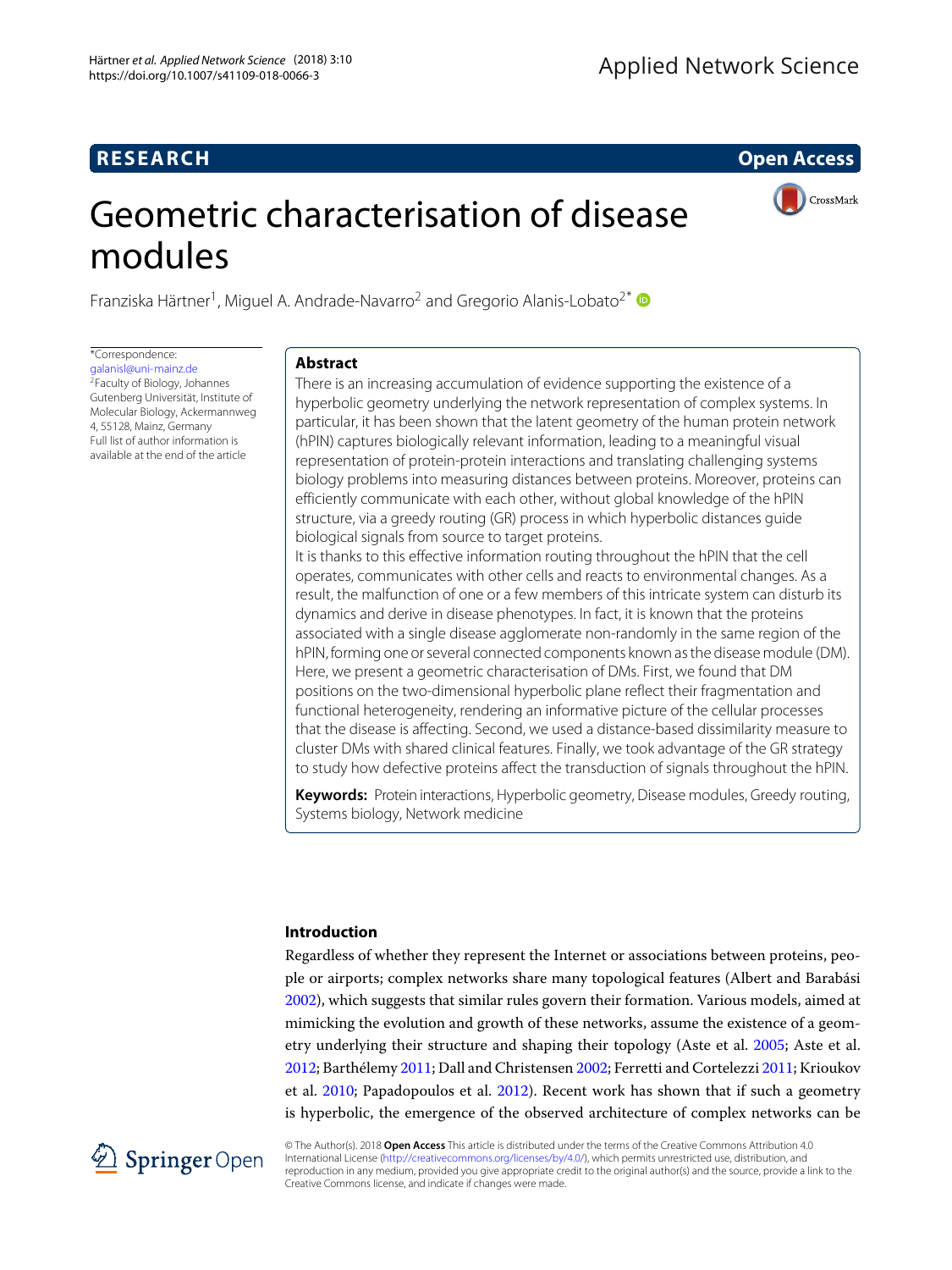naturally explained by a distance-dependent connection probability between nodes in this metric space (Bianconi and Rahmede [2017;](#page-14-6) Ferretti et al. [2014;](#page-14-7) Krioukov et al. [2010;](#page-15-0) Papadopoulos et al. [2012;](#page-15-1) Wu et al. [2015\)](#page-16-0).

In the native representation of complex networks in the two-dimensional hyperbolic plane  $\mathbb{H}^2$ , the *N* network nodes are enclosed inside a circle of radius *R* ∼ ln *N*, each one lying at polar coordinates  $(r_i, \theta_i)$  (Krioukov et al. [2010\)](#page-15-0). These positions must ensure that connected nodes are close to each other and disconnected nodes are far apart. According to the definition of hyperbolic distance  $d_{\mathbb{H}^2}(i,j) \approx r_i + r_j + 2\ln(\theta_{ij}/2)$  (Alanis-Lobato and Andrade-Navarro [2016;](#page-13-0) Krioukov et al. [2010;](#page-15-0) Papadopoulos et al. [2012\)](#page-15-1), high-degree nodes are close to the centre of  $\mathbb{H}^2$  because they need to be nearby many other nodes.

The embedding of real networks to hyperbolic space has shed light on their function and community organisation (Alanis-Lobato et al. [2018;](#page-14-8) Allard and Serrano [2018;](#page-14-9) Boguñá et al. [2010;](#page-14-10) García-Pérez et al. [2016;](#page-14-11) Serrano et al. [2012\)](#page-15-2). For example, information routing overheads could be alleviated if the latent geometry of the Internet is used to guide packets between computers (Boguñá et al. [2010\)](#page-14-10). Also, the geometry of the *E. coli* and human metabolic networks has put forward a new view of the definition of and interdependence between biochemical pathways (Serrano et al. [2012\)](#page-15-2).

Of special interest for the present work is the analysis of the latent geometry of the human protein interaction network (hPIN). Alanis-Lobato and colleagues found that the hyperbolic map of the hPIN constitutes a meaningful and useful two-dimensional depiction of proteins and their interactions (Alanis-Lobato et al. [2018\)](#page-14-8). The inferred radial coordinates of proteins hint at their evolutionary origin, whereas angular sectors group proteins with related biological functions and cellular localisations. In addition, hyperbolic distances can be used as likelihood scores for the prediction of biologically plausible protein-protein interactions (PPIs). Finally, Alanis-Lobato et al. showed that proteins can efficiently communicate with each other, without knowledge of the whole hPIN structure, by means of a greedy routing process in which hyperbolic distances guide biological signals from membrane receptors to transcription factors in the nucleus (Alanis-Lobato et al. [2018\)](#page-14-8).

It is thanks to the effective transduction of signals throughout the hPIN that the cell operates, communicates with other cells and reacts to environmental stresses (Vinayagam et al. [2011\)](#page-16-1). Therefore, defective or dysregulated proteins can disrupt PPIs, clog important signalling pathways and cause disease phenotypes (Taylor and Wrana [2012\)](#page-15-3). In fact, it has been reported that the proteins associated with a single disease agglomerate nonrandomly in the same region of the hPIN, forming one or several connected components known as the disease module (DM) (Agrawal et al. [2018;](#page-13-1) Menche et al. [2015\)](#page-15-4). Consequently, disease-related proteins are more likely to have PPIs with each other than with random proteins. This particular connectivity pattern has been exploited to prioritise other proteins that may be related to a disease of interest (Cowen et al. [2017;](#page-14-12) Ghiassian et al. [2015;](#page-14-13) Köhler et al. [2008;](#page-15-5) Lage et al. [2007;](#page-15-6) Wu et al. [2008\)](#page-16-2).

The above prompted us to analyse disease-associated proteins from a geometric perspective and to investigate how the latent geometry of the hPIN can reflect and expand our current knowledge about the organisation of DMs. We also took advantage of the greedy routing protocol to study the impact of disease proteins on the function of the hPIN.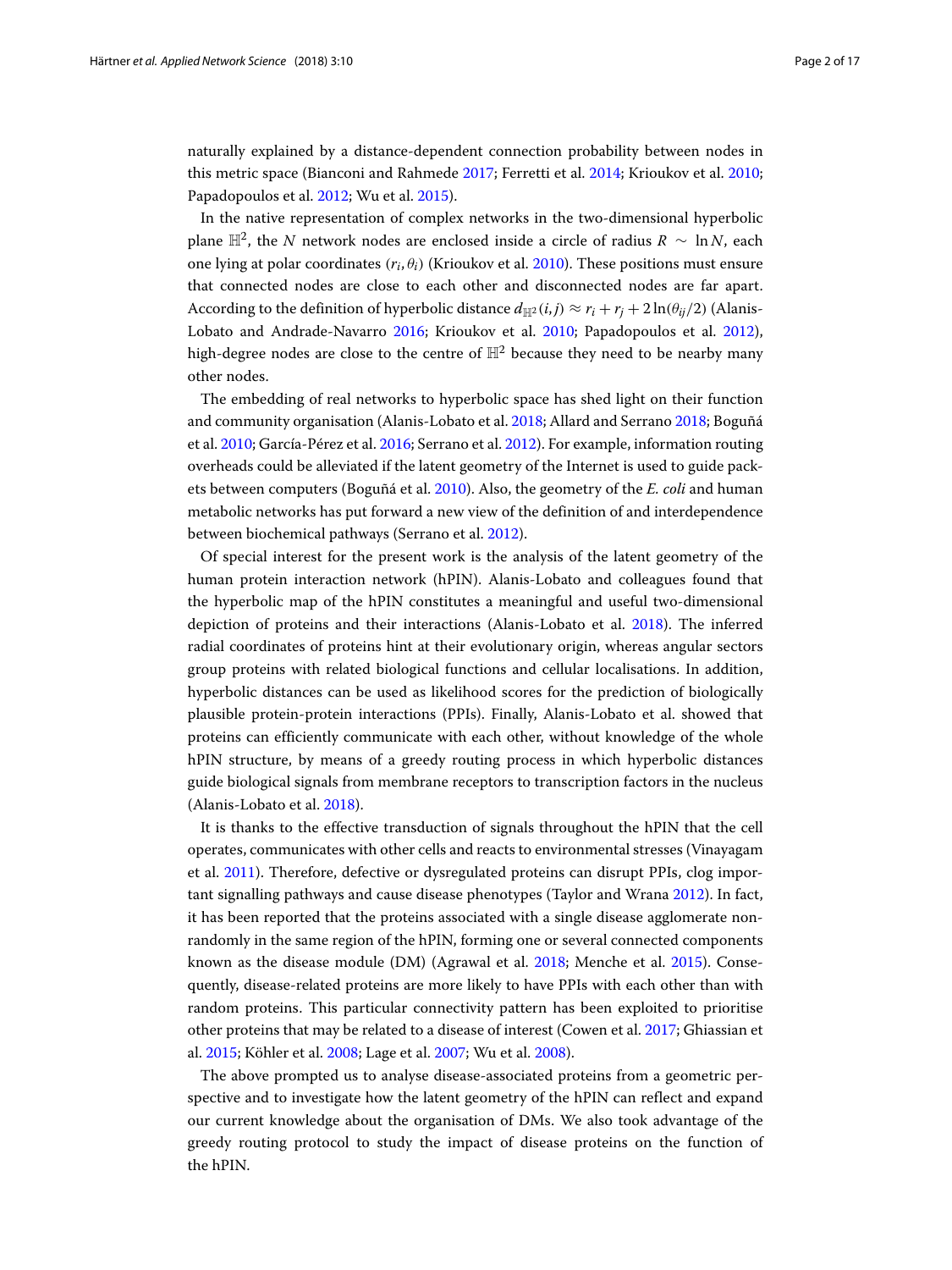#### **Results**

#### **Topology and geometry of DMs**

After the construction of a high-quality hPIN, its embedding to  $\mathbb{H}^2$  (see [Methods](#page-10-0) and Additional file [1:](#page-13-2) S1 and S2) and the evaluation of the embedding (see [Methods,](#page-10-0) Additional file [2:](#page-13-3) Figures S1 and S2), we proceeded to analyse the topological and geometrical properties of DMs formed by the products of genes associated with 157 different diseases (see [Methods](#page-10-0) and Additional file [1:](#page-13-2) S3).

In agreement with previous studies (Agrawal et al. [2018;](#page-13-1) Menche et al. [2015\)](#page-15-4), we found that proteins associated with a single disease (see Fig. [1](#page-2-0)[a\)](#page-2-1) form several connected components in the hPIN, instead of a unique connected entity (see Fig. [1](#page-2-0)[b\)](#page-2-1). Nevertheless, the fraction of proteins contained in the largest of such components (LCC, see Fig. [1](#page-2-0)[a\)](#page-2-1) is significantly greater than expected by chance (see [Methods](#page-10-0) and Fig. [1](#page-2-0)[c\)](#page-2-1). Besides, the average



<span id="page-2-1"></span><span id="page-2-0"></span>**Fig. 1** Topology and geometry of disease modules. **a** A toy protein network embedded in  $\mathbb{H}^2$  and the gene products associated with a disease highlighted in red. The resulting DM is fragmented in 4 components and the largest one (LCC) has size 5. The topologically-closest protein to A is B ( $d<sub>s</sub> = 3$ ) and its geometrically-closest protein is C ( $d_H = 10.387$ ), although it is 4 hops away from A. **b** The 157 studied DMs are split into several connected components in the hPIN. **c** The LCC size of each DM was compared with a random distribution of LCC sizes via a z-test. **d** The average of the shortest paths from each disease protein to its topologically-closest other DM member ((d<sub>s</sub>)) was compared with random expectation via a z-test. **e** The average of the hyperbolic distances from each disease protein to its geometrically-closest other DM member  $(\langle d_H \rangle)$  was compared with random expectation via a z-test. The red lines correspond to the significance level  $\alpha = 0.05$  and the blue ones to the situation in which all proteins associated with a disease form a single connected component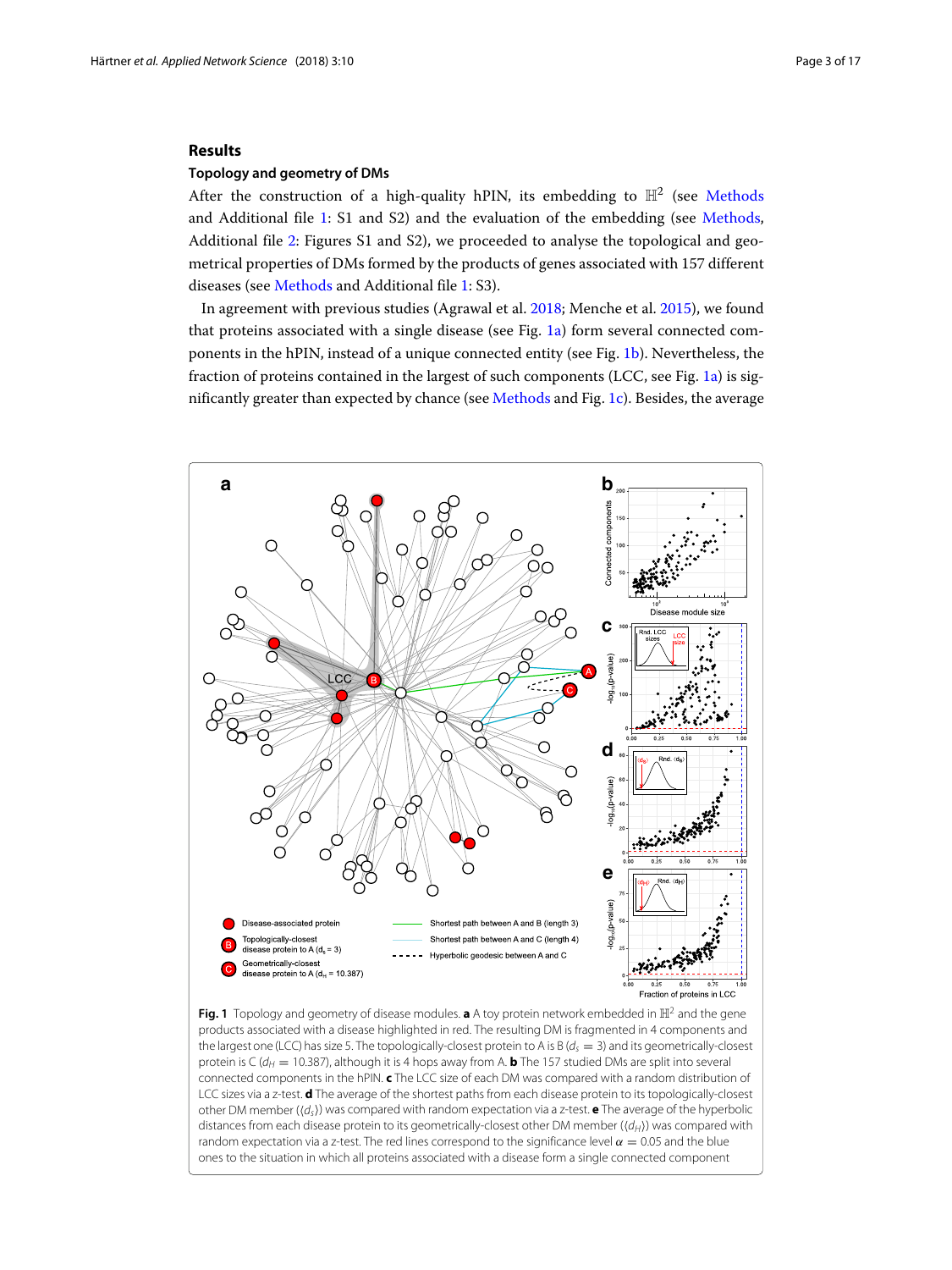of the shortest paths from each disease protein to its closest other DM member  $(\langle d_s \rangle, \langle d_s \rangle)$ see Fig. [1](#page-2-0)[a\)](#page-2-1) is smaller than expected by chance (see [Methods](#page-10-0) and Fig. [1](#page-2-0)[d\)](#page-2-1), which indicates that, although DMs are fragmented, their components are made up of topologically nearby proteins (Menche et al. [2015\)](#page-15-4).

To investigate how the above DM connectivity patterns are reflected in  $\mathbb{H}^2$ , we computed, for each of the *n* disease proteins in a DM, the hyperbolic distance to the closest other protein in the same module  $(d_H)$ , see Fig. [1](#page-2-0)[a\)](#page-2-1). The *n* resulting distances were averaged  $(\langle d_H \rangle)$  and compared with a distribution of average hyperbolic distances resulting from randomly sampling as many proteins from the hPIN as there are in each considered DM (see Methods). Figure [1](#page-2-0)[e](#page-2-1) shows that, in all 157 cases,  $\langle d_H \rangle$  is significantly shorter than expected by chance. This result points out that in  $\mathbb{H}^2$  DMs are fragmented in components formed by at least two hyperbolically nearby proteins. While this appears to be a predictable result, it is important to note that the DM member that is topologically-closest to a protein in the same module can be different from the geometrically-closest one (see Fig.  $1a$  $1a$ ).

## **DMs are formed by functionally distinct submodules**

The observed level of DM fragmentation has been attributed to the incompleteness of the hPIN and the limited knowledge of disease genes (Menche et al. [2015\)](#page-15-4). While these two factors may certainly contribute to DM splitting, disease-related genes belong to broad functional categories (Jimenez-Sanchez et al. [2001\)](#page-15-7) and locate to distant cellular compartments, which makes their PPI unlikely (Thul et al. [2017\)](#page-15-8). As such, DMs are most probably formed by functionally distinct submodules that, together, contribute to the disease phenotype.

In  $\mathbb{H}^2$ , neighbouring proteins play roles in very similar biological processes and lie in the same organelles (see Fig. [2](#page-4-0)[a,](#page-4-1) [b](#page-4-1) and [Methods\)](#page-10-0). Furthermore, Alanis-Lobato et al. reported that the angular component of hyperbolic space captures the functional and spatial organisation of the cell (Alanis-Lobato et al. [2018\)](#page-14-8) (see Additional file [2:](#page-13-3) Figure S2b). Therefore, we partitioned the angular dimension into several sectors, according to the over-represented protein class within them (see [Methods\)](#page-10-0), and studied whether the distribution of inferred angular coordinates of disease proteins does hint at their functional modularity.

Figure [2](#page-4-0)[c](#page-4-1) and Additional file [1:](#page-13-2) S3 promptly highlight the protein class heterogeneity of DMs, together with interesting correlations between protein function and features of the disease. For example, almost all diseases exhibit a strong receptor (Rec) component. Since most drug-targets are membrane Recs, this could be the result of study biases against membrane proteins (Brito and Andrews [2011\)](#page-14-14). However, this also points at the crucial role of signalling in cell operation (Vinayagam et al. [2011\)](#page-16-1): celiac disease and rheumatoid arthritis, the DMs with the highest peaks at the Recenriched sector, are both characterised by altered inflammatory signalling pathways (Coenen et al. [2009\)](#page-14-15). On the other hand, a high peak in the sector enriched for RNA-binding proteins (RBPs) may be indicative of problems in post-transcriptional gene regulation (Lukong et al. [2008\)](#page-15-9). In fact, myelodysplastic syndromes have been linked with the malfunction of different components of the spliceosome and frequently develop into myeloid leukaemia, the DM with the highest RBP-related peak (Turner and Monzón-Casanova [2017\)](#page-15-10).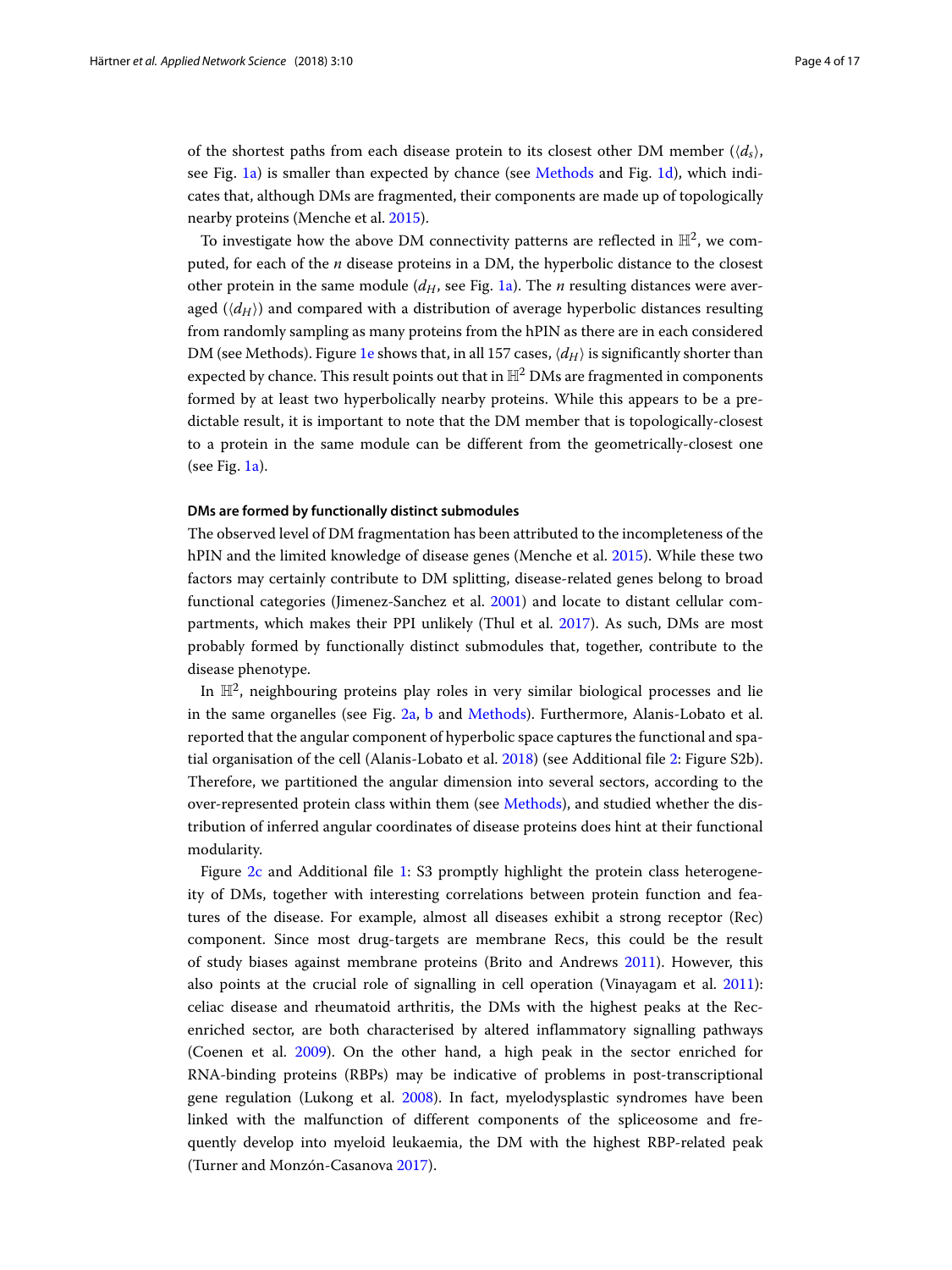

<span id="page-4-0"></span>distance. **b**. Same as **a** but for Cellular Component (CC) terms. **c** Angular distribution of disease proteins associated with 7 illnesses from our gene-disease association dataset. The coloured backgrounds indicate that one of 6 considered protein classes is over-represented in that angular range (Ubi: proteins involved in ubiquitination/proteolysis, TF: transcription factors, RBP: RNA-binding proteins, Trans: transporters, Skel: constituents of the cytoskeleton, Rec: receptors)

### <span id="page-4-1"></span>**Distance-based clustering of DMs**

A pathophysiology-based classification system of human disorders is pivotal in diagnosis and research (Baird [2013\)](#page-14-16). The International Statistical Classification of Diseases and Related Health Problems 10th Revision (ICD-10) is an effort of the World Health Organisation to categorise morbid entities according to established criteria (WHO [2016\)](#page-16-3). Despite the fact that, in practice, the ICD has become the standard classification, it has to be periodically revised (WHO [2016\)](#page-16-3). Revisions remain a challenging task: categories must have a strong scientific basis, many diseases seem to be a complicated mix of disorders and many lack archetypal biomarkers, which means that their diagnosis still depends on subjective criteria (Baird [2013\)](#page-14-16). Could DM features aid in this task?

Menche et al. introduced a measure of topological overlap between DMs to identify their shared clinical characteristics (Menche et al. [2015\)](#page-15-4). This measure of separation compares the average shortest path between each DM member and the nearest protein within the module,  $\langle d_s(A, A) \rangle$  and  $\langle d_s(B, B) \rangle$ , to the average shortest path between each DM member and the nearest protein in the other module,  $\langle d_s(A,B) \rangle$ :  $s_s(A,B)$  =  $\langle d_s(A,B) \rangle - (\langle d_s(A,A) \rangle - \langle d_s(B,B) \rangle)/2$ . We translated this definition to the geometric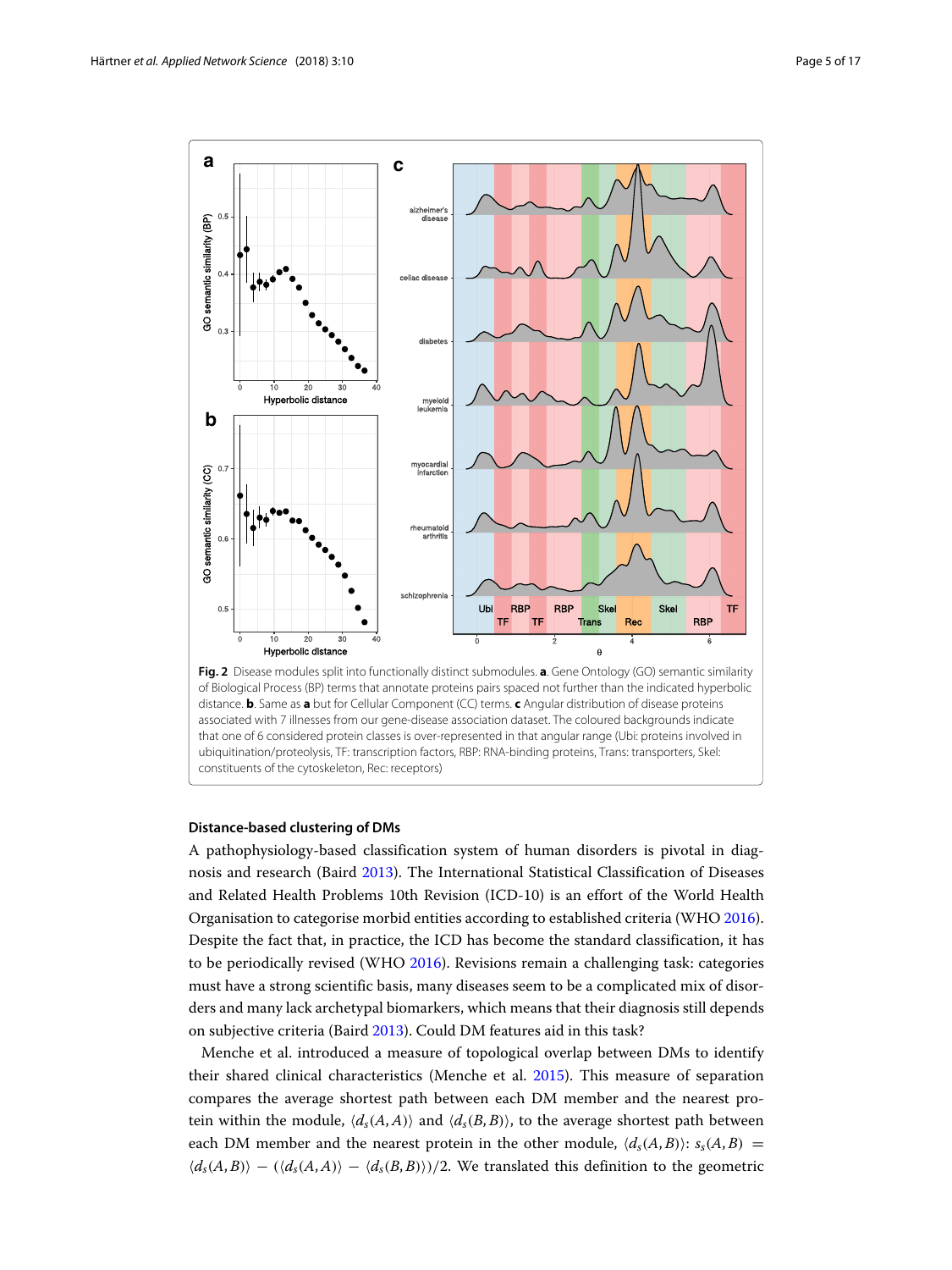position of DMs in  $\mathbb{H}^2$  by considering the average hyperbolic distance between each DM member and the closest protein in the same,  $\langle d_H(A, A) \rangle$ , or another module,  $\langle d_H(A, B) \rangle$ (see [Methods\)](#page-10-0).

We used the distance-based separation between DMs,  $s_H(A, B)$ , to construct a matrix of pairwise module separations. Then, we resorted to non-centred Minimum Curvilinear Embedding (ncMCE) for the non-linear dimensionality reduction of our 157 DMs through this matrix (Cannistraci et al. [2013\)](#page-14-17) (see [Methods\)](#page-10-0). Figure [3](#page-5-0) shows that the use of  $s_H(A, B)$  leads to the distinction of ICD-10 categories that group pathobiologically and clinically similar illnesses. This is in spite of the observed fragmentation and functional heterogeneity of DMs (see Figs. [1](#page-2-0) and [2\)](#page-4-0). We quantified the quality of the resulting clustering with the concordance score (C-score, see [Methods\)](#page-10-0) and found that it is close to what  $s<sub>s</sub>(A, B)$  achieves and better than using just intersections between the members of DMs (see Fig. [3,](#page-5-0) Additional file [2:](#page-13-3) Figure S4 and the [Methods\)](#page-10-0). Moreover, using the  $s_H(A, B)$ matrix as the basis for a hierarchical clustering of DMs recapitulates the disease types exposed by ncMCE (see Additional file [2:](#page-13-3) Figure S5 and the [Methods\)](#page-10-0).

Figure [3](#page-5-0) also highlights some DMs whose ICD-10 classification does not correspond to their ncMCE cluster. Yet, we found reasonable explanations for all these DMs. For example, non-alcoholic fatty liver disease and steatohepatitis (a more extreme variety of the former) are both strongly associated with insulin resistance and metabolic syndromes



<span id="page-5-0"></span>two-dimensional projection of the data separates DMs according to the disease type reported in the ICD-10. Some interesting DMs that were not correctly clustered are highlighted. The concordance score (C-score) over Dim 2 for this projection is 0.758. The points corresponding to endometriosis and down syndrome were slightly moved to make them visible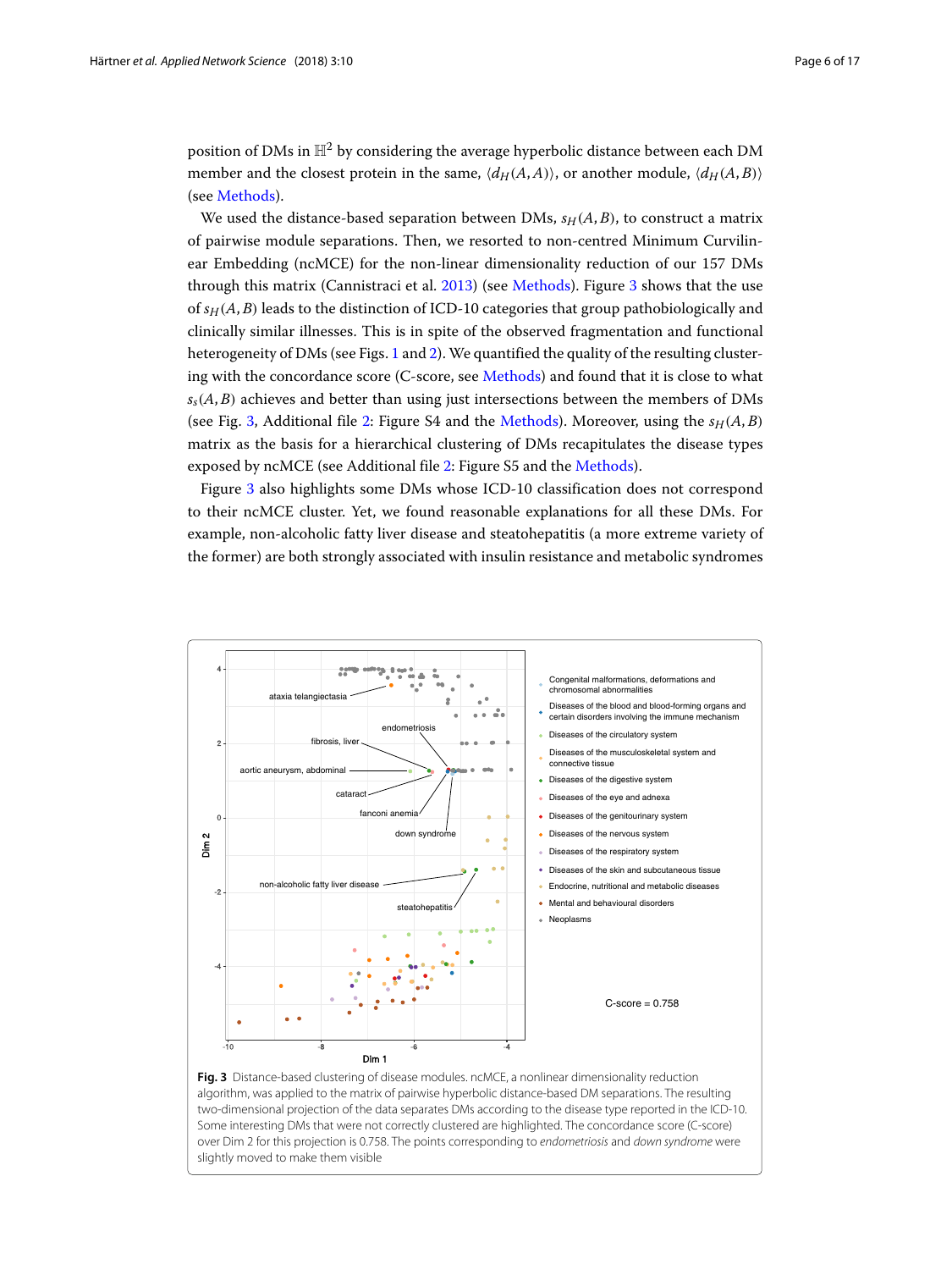(Tolman and Dalpiaz [2007\)](#page-15-11), which explains why they are clustered with endocrine and metabolic disorders (ICD-10 classifies them as diseases of the digestive system).

The other cases involve conditions clustered with cancers but categorised differently by the ICD-10. Ataxia telangiectasia (AT) is considered a neurodegenerative disease but it is linked to a high risk for cancer (Gilmore [2014\)](#page-14-18). Mutations in the gene coding for the kinase ATM were identified as the main cause of AT (Gilmore [2014\)](#page-14-18). ATM is mainly involved in the recruitment of DNA repair complexes in response to single or double strand breaks, hence the relationship between AT and neoplasms (Cremona and Behrens [2013\)](#page-14-19).

Endometriosis is a disease characterised by the presence of endometrial-like tissue outside the uterine cavity, causing a chronic inflammatory response (Heidemann et al. [2013\)](#page-14-20). Women with atypical endometriosis have a significantly increased risk of certain forms of ovarian cancer. Likewise, women with ovarian cancer are more likely to have the disease (Vercellini et al. [2013\)](#page-16-4). In addition, there is also increasing awareness that women with endometriosis have a higher risk for developing breast cancer (Roy et al. [2015;](#page-15-12) Pontikaki et al. [2015\)](#page-15-13).

Liver fibrosis is the result of constant inflammation of the liver, leading to excessive accumulation of extracellular matrix proteins, especially collagen. Severe liver fibrosis can lead to hepatocellular carcinoma (Uehara et al. [2013;](#page-15-14) Sakurai and Kudo [2013\)](#page-15-15).

Down syndrome (DS) is known to have several associated haemopoietic conditions, leukaemia amongst them. Children with DS have a 10-20 times higher risk of having leukaemia than non-DS children (Bruwier and Chantrain [2011;](#page-14-21) Xavier et al. [2009\)](#page-16-5).

Fanconi anaemia (FA) is a rare bone marrow failure disease leading to impaired DNA repair response. This disease also leads to haematologic changes. So far, mutations in 19 DNA damage response genes are known to either cause FA or increase the risk to have it (Bogliolo and Surrallés [2015\)](#page-14-22). Depending on the affected genes, FA increases the risks for developing leukaemia, solid tumours, breast and ovarian cancer (Alter [2014;](#page-14-23) Bogliolo and Surrallés [2015\)](#page-14-22).

Finally, we did not find conclusive associations between abdominal aortic aneurysm and cataracts with neoplasms. However, smoking is the strongest risk factor of the former (Kent [2014\)](#page-15-16), which could explain its concomitance with lung cancer (Blochle et al. [2008\)](#page-14-24). For the latter, the association between early-onset cataracts and insufficient anti-oxidative activity inspired a study in which early-onset cataract and healthy patients were followed for several years to estimate the incidences of cancer. The result was a two-fold higher cancer risk for the early-onset cataract cohort (Chiang et al. [2014\)](#page-14-25).

## **Impact of disease proteins on cellular function**

Signal transduction is the process of translating external signals at the cell membrane to specific responses within the cell. In this manner, cells react to environmental stresses by switching on certain genes and turning off others (Vinayagam et al. [2011\)](#page-16-1). Interestingly, membrane receptors are only aware of their direct interaction partners, not the entire hPIN structure. Nonetheless, they manage to relay an external signal to the appropriate neighbour, so that it reaches transcription factors (TFs) in the nucleus that up-regulate target genes (Vinayagam et al. [2011\)](#page-16-1).

The efficiency of signal transduction throughout the hPIN can be studied by means of its latent geometry and a navigation strategy known as greedy routing (GR) (Kleinberg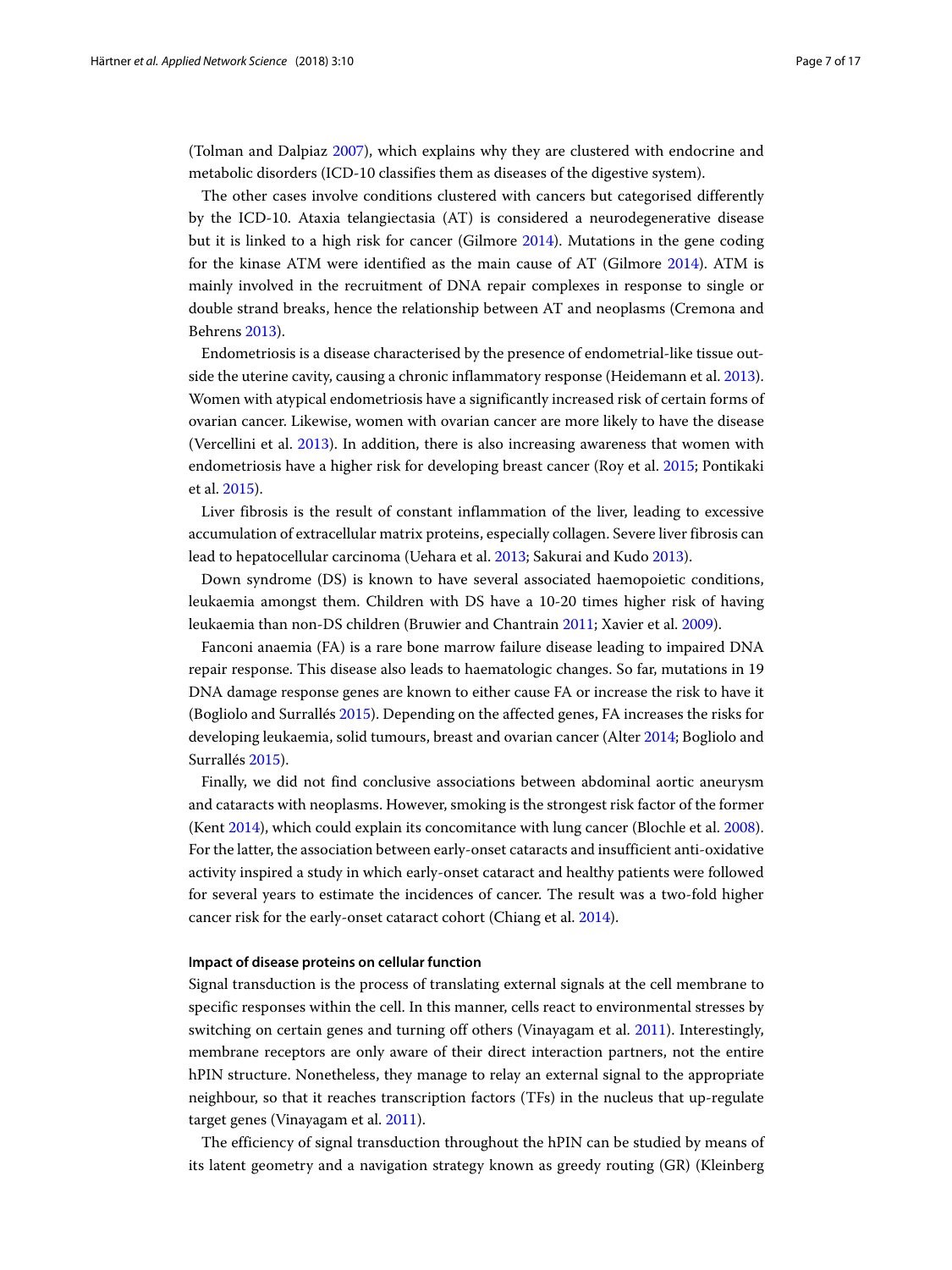[2000\)](#page-15-17). In GR, inferred node coordinates are used as addresses that guide a signal from a source to a target node. The source checks amongst its direct neighbours for the hyperbolically closest to the target and sends the signal there, the recipient node does the same and the process is repeated until the signal reaches the target. If the signal is sent to a previously visited node (i.e. it falls into a loop), the routing is considered unsuccessful (Boguñá et al. [2009;](#page-14-26) Ortiz et al. [2017;](#page-15-18) Papadopoulos et al. [2010\)](#page-15-19). GR efficiency (i.e. network navigability) is quantified as the fraction of successful routing events from a sufficiently large number of randomly chosen source-target pairs (Krioukov et al. [2010\)](#page-15-0).

We measured the reference efficiency of the hPIN by considering 500 source-target pairs and repeating the measurement 100 times. Figure [4](#page-7-0)[a](#page-7-1) shows that the median GR efficiency of the hPIN is 0.8 and the median hop stretch (length of the greedy path between two nodes divided by length of their shortest path) is close to 1. This figure also highlights the biological importance of signal transduction: GR efficiency

<span id="page-7-1"></span><span id="page-7-0"></span>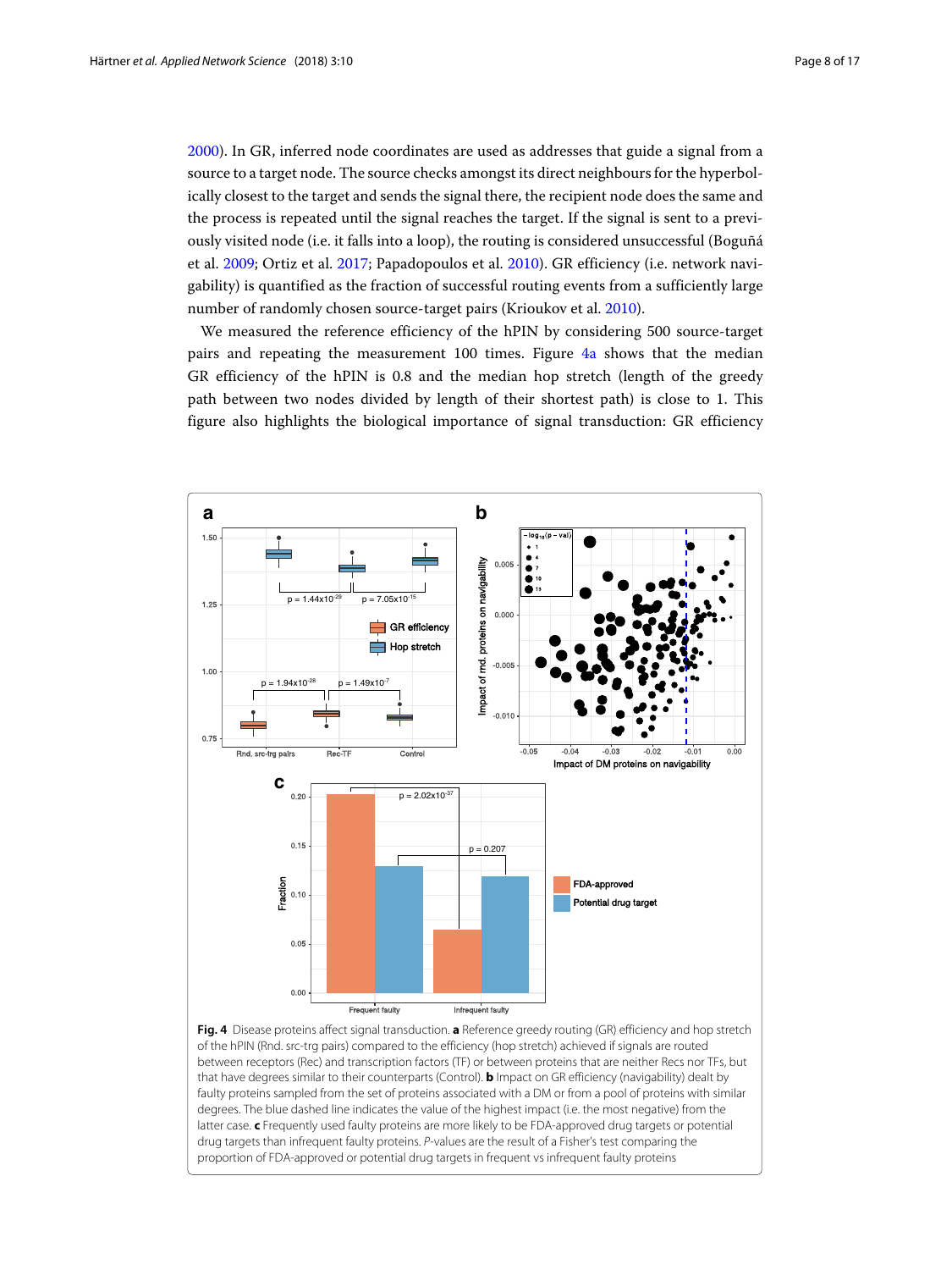(hop stretch) for Rec-TF pairs is significantly bigger (smaller) than the reference and what is achieved by considering proteins that are neither Recs nor TFs, but have degrees similar to their counterparts (see Additional file [2:](#page-13-3) Figure S6 and the [Methods\)](#page-10-0).

The communication channels between Recs and TFs are so important that almost all known diseases are linked to their dysfunction (Thul et al. [2017\)](#page-15-8). We studied the impact of disease proteins on GR efficiency through the introduction of faulty proteins to the GR process (Alanis-Lobato et al. [2018\)](#page-14-8). Faulty proteins drop any signals they receive, making routing unsuccessful, and model the effects caused by mutations or insufficient protein levels. For each DM, we measured the average of 50 GR efficiencies resulting from routing signals between 500 source-target pairs. Based on a study estimating 3-24 homozygous disease-causing mutations per individual (Xue et al. [2012\)](#page-16-6), we introduced 20 faulty proteins to each one of the 50 experiments. Faulty proteins were sampled from the members of a DM or chosen at random from a pool of proteins with similar degrees. In each case, we quantified the impact on navigability as the difference between the resulting average efficiency and the reference efficiency of the hPIN (0.82). The more negative the difference, the higher the impact (see [Methods\)](#page-10-0).

Figure [4](#page-7-0)[b](#page-7-1) shows that disease proteins deal a higher impact on network navigability than faulty proteins sampled randomly from the hPIN (see Methods). Besides, for 89.17% of the DMs, this impact is significantly greater than expected (see Methods). Interestingly, the functional enrichment analysis (see Methods) of proteins associated with these DMs (mostly neoplasms and diseases of the nervous system) revealed that they are mainly receptors whose failure affects gene transcription and apoptosis (see Additional file [2:](#page-13-3) Figure S7a). By contrast, proteins associated with the remaining 10.83% DMs (mostly diseases of the connective tissue and metabolic disorders) are receptors whose failure affects inflammatory responses and cell homeostasis (see Additional file [2:](#page-13-3) Figure S7b). These results further support our assumption that GR simulates signal transduction events from Recs to TFs.

Given the high percentage of DMs whose members exert a negative impact on GR, recurring gene products in the lists of faulty proteins from the above experiments could hint at the biological role played by proteins responsible for such an impact. We focused on faulty proteins reappearing more than the upper quartile of the frequency distribution (frequent faulty) and found that they are mostly the products of genes with enzymatic and receptor activity (see Additional file [2:](#page-13-3) Figure S8a), whereas infrequent faulty proteins are involved in more heterogeneous functions (see Additional file [2:](#page-13-3) Figure S8b). Since current FDA-approved drugs are mainly directed to enzymes and receptors (Brito and Andrews [2011;](#page-14-14) Thul et al. [2017\)](#page-15-8), we reasoned that this methodology could be used to identify potential drug targets. Indeed, a significant fraction of frequent faulty proteins are reported FDA-approved drug targets (see Fig. [4](#page-7-0)[c,](#page-7-1) [Methods](#page-10-0) and Additional file [1:](#page-13-2) S4). Also, although not significant, the fraction of frequent faulty proteins that are considered potential drug targets by the Human Protein Atlas (Thul et al. [2017\)](#page-15-8) is higher than the fraction of infrequent faulty proteins with the same property (see Fig. [4](#page-7-0)[c](#page-7-1) and Additional file [1:](#page-13-2) S4).

Potential drug targets are proteins whose structure, biochemical aspects and associated pathways make them candidate druggable proteins (Thul et al. [2017\)](#page-15-8). Intriguingly, some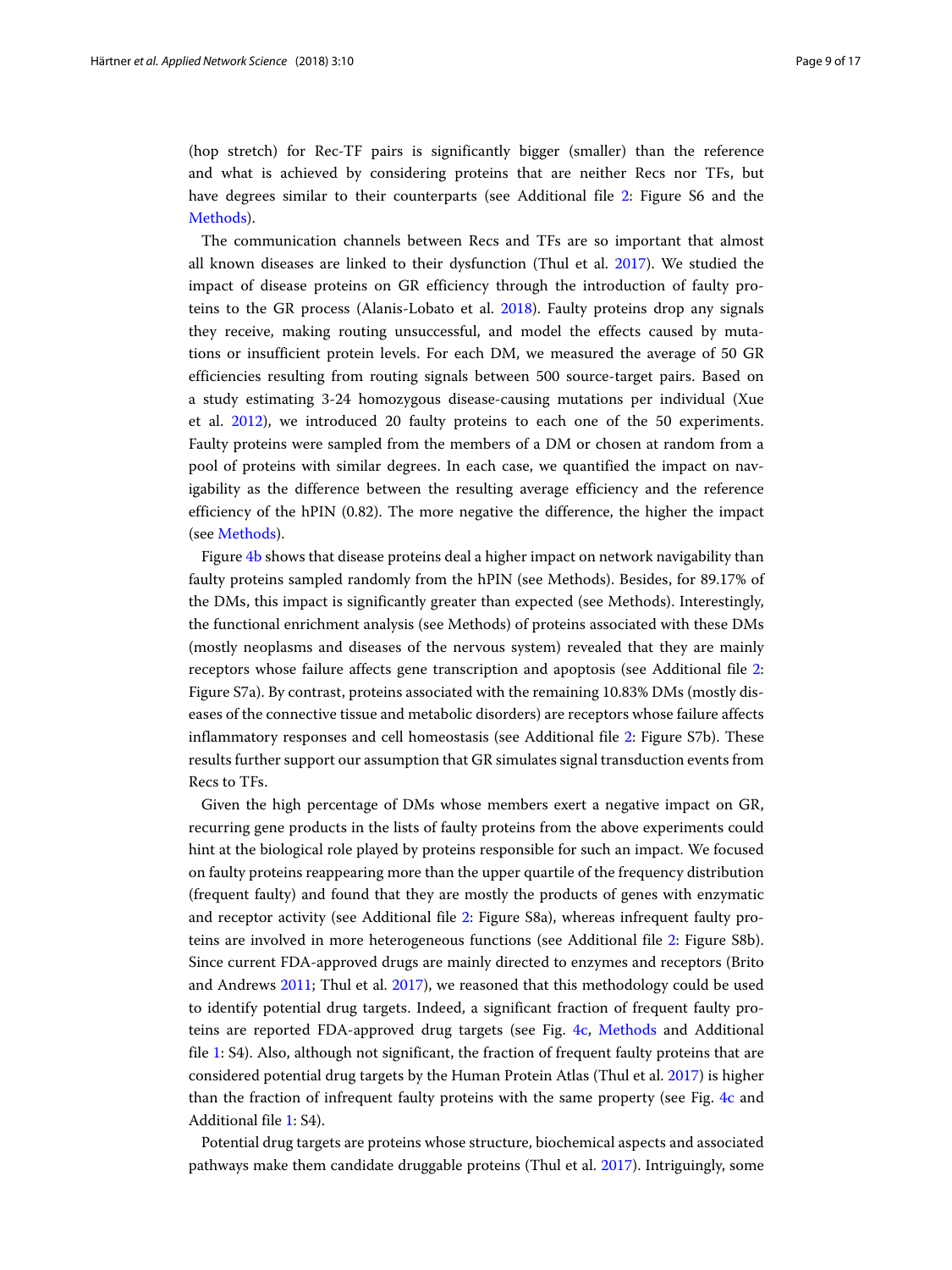of the most frequent faulty proteins that we identified are already being investigated for their therapeutic potential, which endorses the value of the proposed GR-based approach for drug target prioritisation (see Additional file [1:](#page-13-2) S4). For example, Fienberg and colleagues are trying to selectively inhibit the domains of the ACE protein to treat fibrosis and hypertension (Fienberg et al. [2018\)](#page-14-27); Ding et al. are developing dual inhibitors of EGFR and PI3K $\alpha$  as an approach against tumours (Ding et al. [2018\)](#page-14-28); similarly, early-phase trials suggest that therapies targeting the PI3K/AKT/mTOR pathway can be used in patients with advanced cancers (Janku et al. [2013\)](#page-15-20). Finally, it has been shown that directly targeting STAT3 with piperlongumine has positive and potent effects against breast cancer (Bharadwaj et al. [2014\)](#page-14-29).

#### **Conclusions**

The representation of the human protein interaction network in the two-dimensional hyperbolic plane has been shown to be both meaningful and useful: inferred node coordinates convey information about protein evolution and function, whereas hyperbolic distances can be used to identify potential protein interactions and simulate signalling events (Alanis-Lobato et al. [2018\)](#page-14-8).

In this paper, we report yet another scenario in which the latent geometry of the hPIN proves useful, namely the network-based analysis of disease-associated proteins. First, we found that the geometric position of disease modules reflects their fragmentation and functional heterogeneity, underscoring the complexity of human disorders. Visualisation of the angular distribution of DM members, together with the protein classes over-represented in different sectors of  $\mathbb{H}^2$ , renders an informative picture of the cellular processes that the disease is affecting. Second, we used a hyperbolic distance-based dissimilarity measure to cluster DMs. The resulting clusters are in good agreement with the standard ICD-10 and bring out unexpected but reasonable relationships between disorders. Finally, we studied how defective proteins affect the efficient routing of signals throughout the hPIN. Interestingly, proteins that were frequently considered faulty in our experiments represent known or potential drug targets.

While our geometric characterisation of DMs was carried out on a proteome-scale high-quality network, human PPI maps are still incomplete (Luck et al. [2017\)](#page-15-21). In consequence, the projection to  $\mathbb{H}^2$  can change if more interactions or proteins are considered. To test the robustness of our findings to network topology changes, we repeated our experiments on an independent PPI dataset and observed the same trends (see Additional file [2:](#page-13-3) Figures S11–S14, Additional file [1:](#page-13-2) S5-S6 and the [Methods\)](#page-10-0). The consistency between the two independent analyses reasserts the validity of our results.

Improvements in the sensitivity and scalability of PPI detection methods will ultimately lead to a more complete picture of the network of protein interactions that take place in the human cell (Luck et al. [2017\)](#page-15-21). This reference PPI map will allow for a more accurate depiction of the network in hyperbolic space, which in turn will represent a more powerful tool for the analysis of protein and cellular functions. Based on the present study, we anticipate that the integration of the hPIN geometry with gene-disease association data will play a key role in advancing our understanding of human disease and defining the druggable proteome.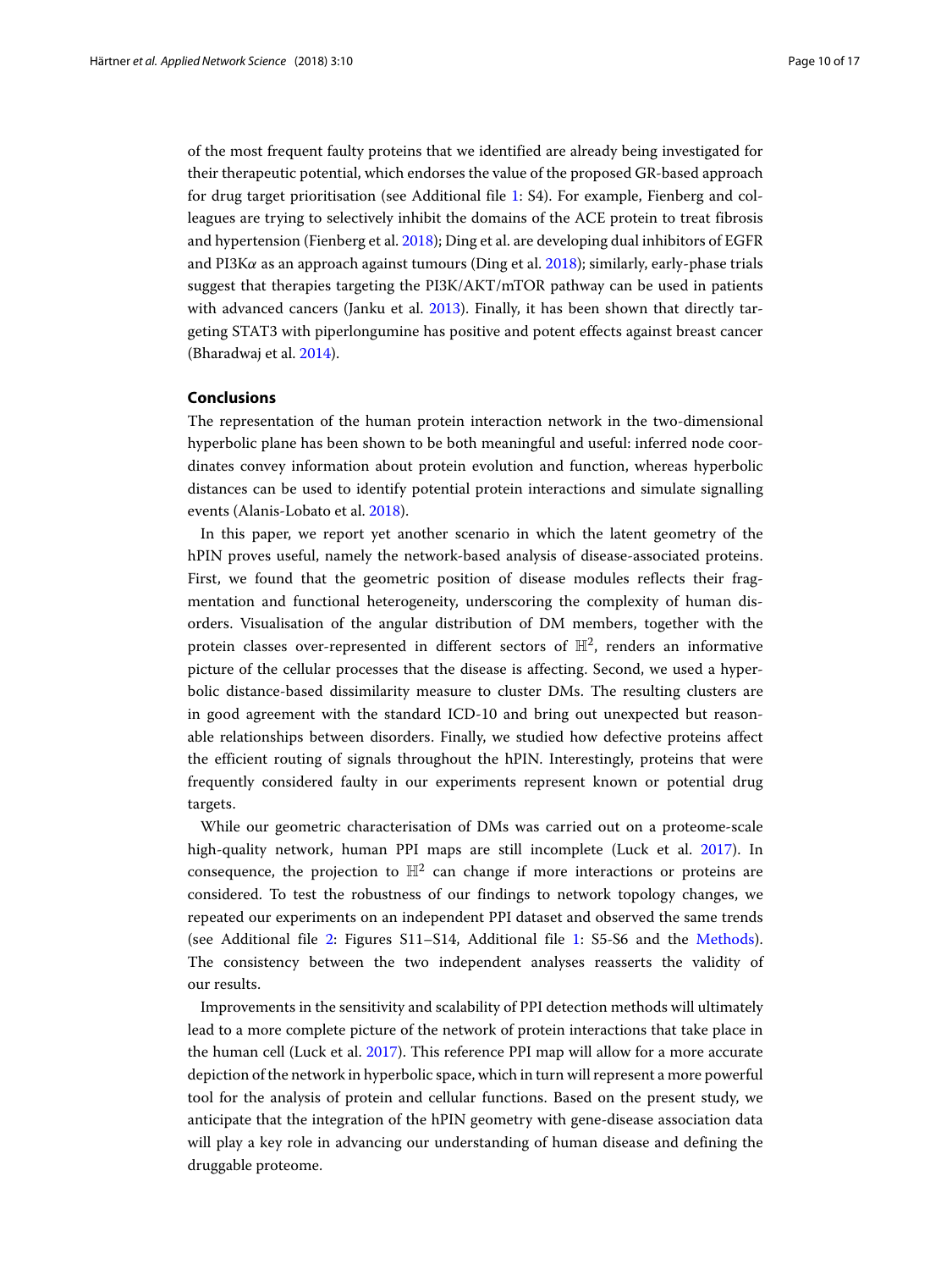#### <span id="page-10-0"></span>**Methods**

#### **Gene-disease associations**

We obtained gene-disease associations from DisGeNET v5.0 (Piñero et al. [2017\)](#page-15-22), filtered out gene-disease pairs supported by less than 3 publications and diseases with less than 50 associated genes. To avoid redundancies, we merged diseases with very similar lists of associated genes. For this, we constructed a Jaccard similarity matrix between diseases to cluster them hierarchically. Upon inspection of the resulting dendrogram, we merged diseases that ended up in the same cluster after cutting the tree at height 6. If *X* and *Y* represent the sets of genes associated with two different diseases, their Jaccard similarity is obtained with  $J(X, Y) = |X \cap Y|/|X \cup Y|$  (Jaccard [1912\)](#page-15-23).

The described filtering and merging process resulted in 157 diseases. We assigned them to their corresponding disease type using Revision 10 of the ICD (WHO [2016\)](#page-16-3).

#### **Construction of the hPIN**

We built the hPIN with high-quality interactions from the Human Integrated Protein-Protein Interaction rEference (HIPPIE) v2.0 (Alanis-Lobato et al. [2017\)](#page-14-30). Each PPI in HIPPIE has an assigned confidence score. Based on reference estimates of the hPIN size (Venkatesan et al. [2009\)](#page-15-24), we considered the 155,000 interactions with the highest scores. After discarding self-interactions, merging redundant PPIs by considering their maximum score and extracting the network's LCC, we finally arrived to an hPIN formed by 150,212 interactions between 14,788 proteins. Protein names were translated to their corresponding Entrez ID and gene symbol with the MyGene.info web service (Xin et al. [2016\)](#page-16-7).

In addition, we verified the validity of our results in an independent network dataset: the LCC formed by PPIs from the HINT database (19/02/18 snapshot of binary interactions) (Das and Yu [2012\)](#page-14-31). The HINT network is comprised of 47,181 interactions between 10,370 proteins.

## **Identification of proteins classes and drug targets**

We integrated information from several resources to identify proteins with TF, receptor, transporter or RNA-binding activity; as well as constituents of the cytoskeleton and proteins involved in ubiquitination/proteolysis. Our pool of TFs comes from the Animal Transcription Factor Database 2.0 (Zhang et al. [2015\)](#page-16-8), the census of human TFs (Vaquerizas et al. [2009\)](#page-15-25) and the Human Protein Atlas (Uhlen et al. [2015\)](#page-15-26). From the latter, we also collected constituents of the cytoskeleton, proteolysis- and cancerrelated proteins, receptors, transporters, RBPs, FDA-approved and potential drug targets. Additional receptors and transporters were taken from the Guide to Pharmacology (Southan et al. [2015\)](#page-15-27). We also took into account RBPs from the RBP census (Gerstberger et al. [2014\)](#page-14-32).

## **Mapping the hPIN to hyperbolic space**

We mapped the hPIN to the two-dimensional hyperbolic plane using LaBNE+HM (Alanis-Lobato et al. [2016b\)](#page-14-33), a method that combines manifold learning (Alanis-Lobato et al. [2016a\)](#page-13-4) and maximum likelihood estimation (Papadopoulos et al. [2015\)](#page-15-28) for fast yet accurate embeddings. We used the method implemented in R's package NetHypGeom [\(https://github.com/galanisl/NetHypGeom\)](https://github.com/galanisl/NetHypGeom) with parameters  $\gamma = 2.644$ ,  $T = 0.827$  and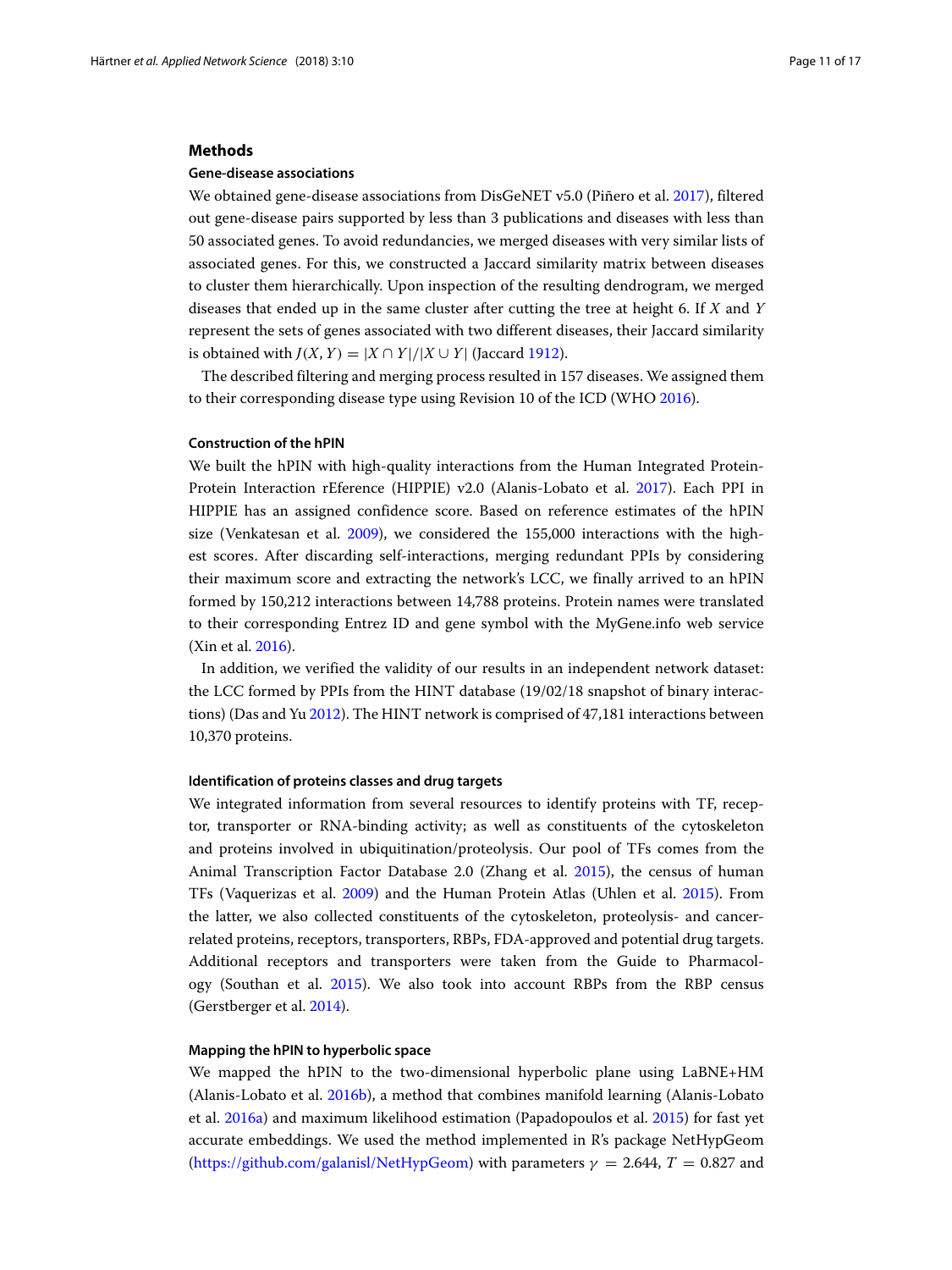$w = 2\pi$ . We mapped the HINT network to  $\mathbb{H}^2$  using the same method with parameters  $\gamma = 2.115$ ,  $T = 0.882$  and  $w = 2\pi$ .

#### **Evaluation of the hyperbolic map**

In order to ensure that the inferred geometry of the hPIN and HINT was compatible with their network topology, we considered four network-structure-related criteria: (i) We divided the range of hyperbolic distances between proteins into 20 bins and, for each one, computed the fraction of protein pairs that are connected in the network (i.e. the connection probability for a distance window). We checked if these empirical connection probabilities agree with those predicted by the Popularity-Similarity model (PSM). The PSM is a model of network formation in which nodes connect with each other if their hyperbolic distance is small enough (Papadopoulos et al. [2012\)](#page-15-1). (ii) We checked if expected node degrees  $\langle k_i \rangle = \sum_{j \neq i} p_{ij}$  were similar to actual node degrees.  $p_{ij}$  = 1/ $\left[1 + e^{(x_{ij} - R)/2T}\right]$  is the probability that node *i* forms a link with node *j* and depends on the hyperbolic distance  $x_{ij}$  described in the Introduction.  $R$  is the radius of the hyperbolic disc containing the network and  $T$  is the network temperature. (iii) We checked, if the clustering coefficient of the protein networks was similar to the average clustering of 10 artificial networks generated with the PSM, using the same topological properties of the hPIN and HINT. (iv) Finally, we checked whether greedy routing success rates and hop stretches were similar to those achieved in artificial networks generated with the PSM, using the same topological properties of the hPIN and HINT.

In addition, we validated the biological interpretation that Alanis-Lobato and colleagues reported for inferred protein coordinates (Alanis-Lobato et al. [2018\)](#page-14-8). For this, we assigned all network proteins to six different age groups using FastaHerder2 (Mier and Andrade-Navarro [2016\)](#page-15-29) and looked at the distribution of inferred radial coordinates for each one. Also, we studied how proteins from different classes (i.e. TFs, Recs, RBPs, etc.) agglomerate in the angular dimension of  $\mathbb{H}^2$ .

## **Statistical tests for DM topology and geometry**

Using a z-test and a significance level  $\alpha = 0.05$ , we compared the size of the LCC that each disease module forms in the hPIN with a distribution of 1,000 random LCC sizes formed by as many proteins as there are in each module, but sampled uniformly at random from the set of all network nodes (see inset in Fig. [1](#page-2-0)[c\)](#page-2-1).

For each of the *n* disease proteins in a DM, we determined the shortest path and hyperbolic distance to the closest other protein in the same module  $(d_s$  and  $d_H$ , respectively). The *n* resulting distances were averaged ( $\langle d_s \rangle$  and  $\langle d_H \rangle$ ) and compared with a distribution of 1000 average  $d_s$  and  $d_H$  resulting from randomly sampling as many proteins from the hPIN as there are in each considered DM (see insets in Fig. [1](#page-2-0)[d,](#page-2-1) [e\)](#page-2-1). A z-test and a significance level  $\alpha = 0.05$  were employed in both cases.

#### **GO semantic similarities**

We divided the range of hyperbolic distances between proteins into 20 bins and, for each one, computed the average Gene Ontology (GO) semantic similarity of protein pairs within the distance window. GO semantic similarities are a valuable means to quantify the level of similitude between the GO annotations associated with two genes. We used the R package GOSemSim (Yu et al. [2010\)](#page-16-9) to calculate Wang similarities from the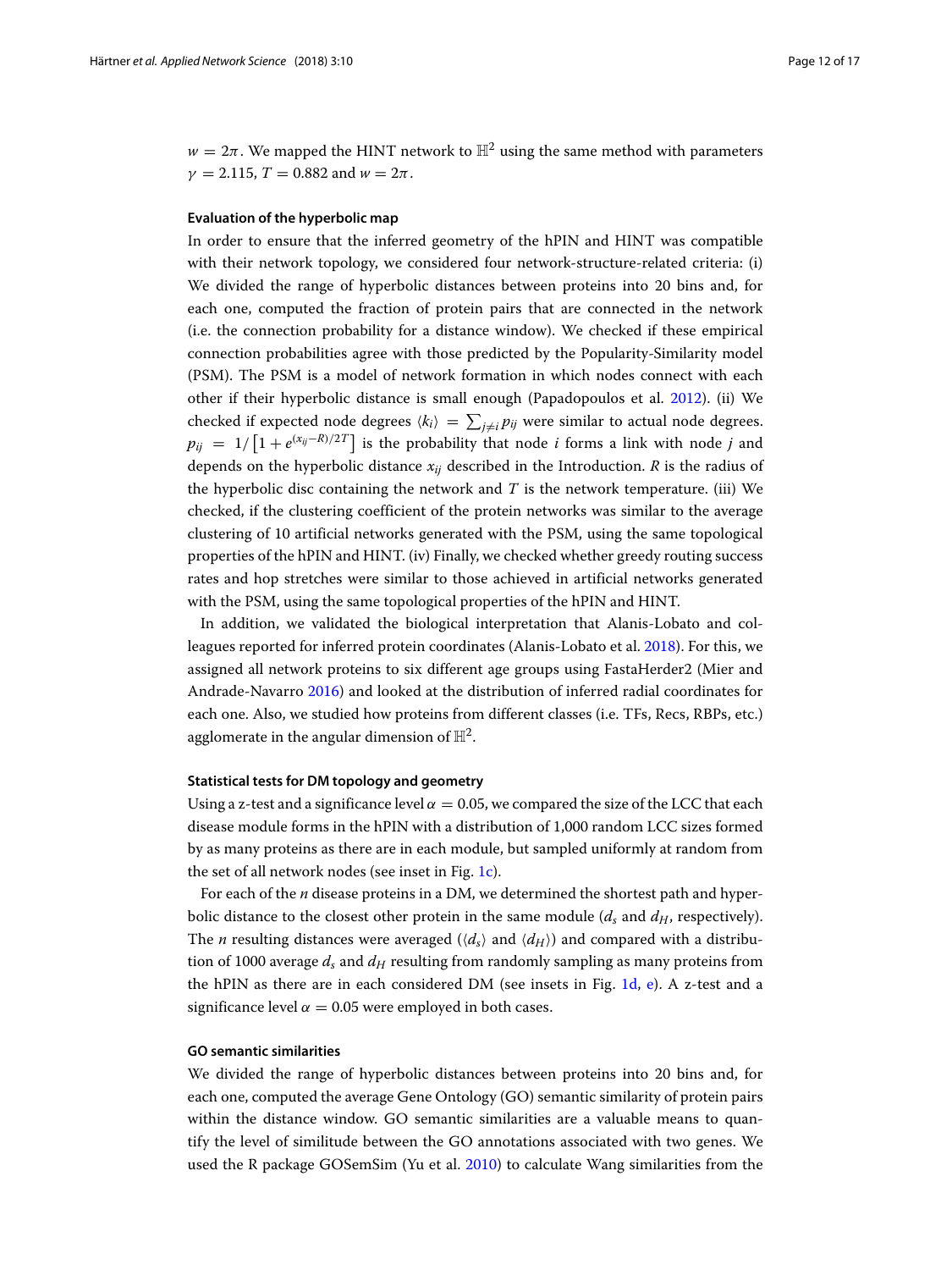Biological Process and Cellular Compartment aspects of GO. We decided to use Wang's index because it was formulated specifically for the GO (Wang et al. [2007\)](#page-16-10).

## **Protein classes in the angular dimension**

We split the range of inferred protein angular coordinates into 15 bins and, for each one, we carried out six Fisher's tests to determine the most over-represented protein class in the bin from the six considered classes (see above). If two or more adjacent bins were enriched for the same protein class, the whole range covered by the bins was regarded as representative for that class. We chose 15 bins as it was the minimum number necessary for all the 6 protein classes to be represented.

## **Disease module separation and clustering**

The separation between two disease modules *A* and *B* in hyperbolic space is inspired by the shortest path-based measure proposed by Menche and colleagues (Menche et al. [2015\)](#page-15-4). The separation is defined as follows:

$$
s_H(A, B) = \langle d_H(A, B) \rangle - \frac{\langle d_H(A, A) \rangle + \langle d_H(B, B) \rangle}{2}
$$

The more negative  $s_H(A, B)$ , the greater the overlap between modules A and B. We compared this distance-based measure with the original shortest path-based one  $s_s(A, B)$ and with the Jaccard distance between DMs. The latter compares the size of the intersection between the members of two modules to the size of their union:  $J(A, B)$  = 1 − |*A* ∩ *B*|/|*A* ∪ *B*| (Jaccard [1912\)](#page-15-23).

The resulting pairwise separations and Jaccard distances between DMs were used for their unsupervised classification via ncMCE and hierarchical clustering with Ward's linkage (Ward Jr [1963\)](#page-16-11). We used ncMCE, a non-linear dimensionality reduction algorithm, because it is parameter-free and excels at emphasising small differences between samples. Its two dimensional projections cluster similar observations along the *y*-axis and outline their diversity on *x* (Alanis-Lobato et al. [2015;](#page-13-5) Cannistraci et al. [2013\)](#page-14-17). To measure the ability of ncMCE to separate DMs into reference categories (ICD-10) along the *y*-axis, we employed the C-score. The C-score ranges from 0 to 1, where 0 corresponds to a completely random clustering and 1 to a perfect ordering of samples along a single dimension, i.e. disease types appear one after the other with no DMs belonging to one, mixed with the other (Alanis-Lobato et al. [2015;](#page-13-5) Zagar et al. [2011\)](#page-16-12).

### **Navigability impact of faulty proteins**

GR of signals involved 100 experiments with 500 sources and 500 targets each. Sources and targets were selected at random from the hPIN or from a pool of Recs or TFs. We used pools with the same amount of Recs and TFs (500 randomly-selected) to make sure that the observed effects were not due to different abundances of these protein types in the hPIN. In addition, we formed pools of non-Recs and non-TFs with degrees similar to the ones exhibited by the actual members of each class (Control experiments). The resulting Rec-TF efficiencies and hop stretches were compared to reference and Control via Mann-Whitney U tests.

For each DM, we calculated the impact on navigability as the average of the 50 efficiencies resulting from routing signals between 500 source-target pairs (with 20 faulty proteins sampled from the set of DM members) minus the reference average efficiency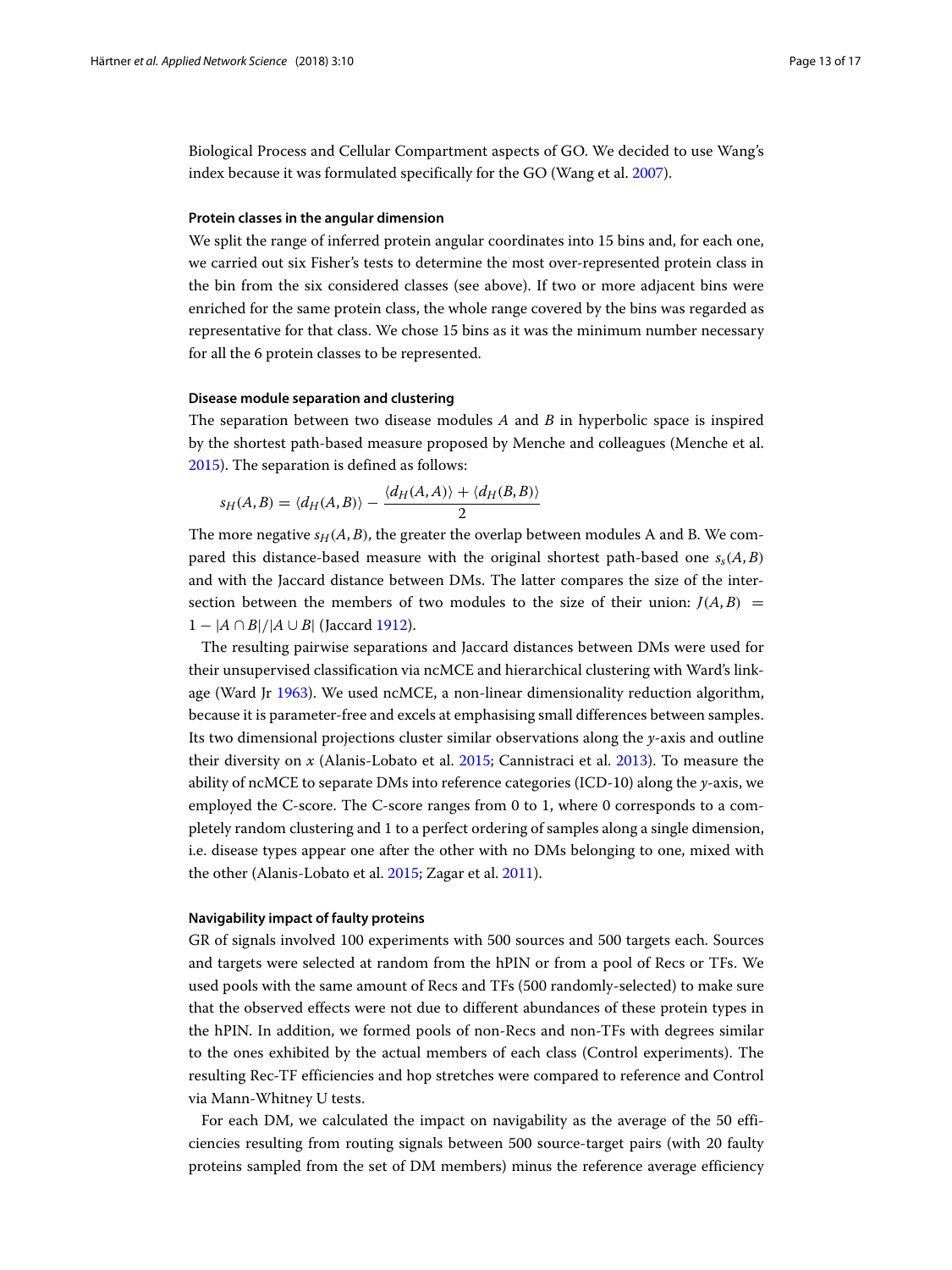of the hPIN (0.82). The same was done for faulty proteins sampled from a pool of proteins with degrees similar to the DM members'. To assess if the difference between both cases was significant, we computed the 50 impacts separately, compared them with a Mann-Whitney U test and considered a significance level  $\alpha = 0.05$ .

GO and REACTOME enrichment analyses were carried out with R's package FunEnrich [\(https://github.com/galanisl/FunEnrich\)](https://github.com/galanisl/FunEnrich). *P*-values were corrected with Benjamini-Hochberg's method.

To compare the proportion of frequent faulty proteins that are FDA-approved or potential drug targets with the proportions in the infrequent faulty protein set, we used a Fisher's test and considered a significance level  $\alpha = 0.05$ .

#### **Hardware used for experiments**

We executed the experiments presented in this paper on a Lenovo ThinkPad 64-bit with 7.7 GB of RAM and an Intel Core i7-4600U CPU @ 2.10 GHz  $\times$  4, running Ubuntu 16.04 LTS. The only exceptions were the greedy routing experiments, which we executed on nodes with 30 GB of RAM, within the Mogon computer cluster at the Johannes Gutenberg Universität in Mainz.

## **Additional files**

<span id="page-13-3"></span><span id="page-13-2"></span>**[Additional file 1:](https://doi.org/10.1007/s41109-018-0066-3)** Supplementary files. (ZIP 3154 kb) **[Additional file 2:](https://doi.org/10.1007/s41109-018-0066-3)** Supplementary information. (PDF 5687 kb)

#### **Acknowledgements**

The authors would like to thank the Zentrum für Datenverarbeitung at the Johannes Gutenberg Universität in Mainz, which made memory-intensive experiments possible in the Mogon computer cluster.

#### **Availability of data and materials**

The network data used in this paper, the inferred hyperbolic coordinates of its proteins, their class memberships and the gene-disease associations are provided as Additional file [1.](#page-13-2)

#### **Authors' contributions**

FH and GAL designed, implemented and carried out the experiments. FH and GAL wrote the manuscript, incorporating comments, contributions and corrections from MAAN. GAL and MAAN supervised the research. All authors read and approved the final manuscript.

#### **Competing interests**

The authors declare that they have no competing interests.

#### **Publisher's Note**

Springer Nature remains neutral with regard to jurisdictional claims in published maps and institutional affiliations.

#### **Author details**

1Faculty for Physics, Mathematics and Computer Science, Johannes Gutenberg Universität, Institute of Computer Science, Staudingerweg 7, 55128, Mainz, Germany. 2Faculty of Biology, Johannes Gutenberg Universität, Institute of Molecular Biology, Ackermannweg 4, 55128, Mainz, Germany.

# Received: 30 March 2018 Accepted: 28 May 2018

Published online: 18 June 2018

#### **References**

<span id="page-13-1"></span>Agrawal M, Zitnik M, Leskovec J (2018) Large-scale analysis of disease pathways in the human interactome. In: Pacific Symposium on Biocomputing, vol 23. World Scientific Publishing Company, Singapore. pp 111–122

- <span id="page-13-0"></span>Alanis-Lobato G, Andrade-Navarro MA (2016) Distance distribution between complex network nodes in hyperbolic space. Compl Syst 25(3):223–236
- <span id="page-13-5"></span>Alanis-Lobato G, Cannistraci CV, Eriksson A, Manica A, Ravasi T (2015) Highlighting nonlinear patterns in population genetics datasets. Sci Rep 5:8140. <https://doi.org/10.1038/srep08140>
- <span id="page-13-4"></span>Alanis-Lobato G, Mier P, Andrade-Navarro MA (2016a) Efficient embedding of complex networks to hyperbolic space via their Laplacian. Sci Rep 6:30,108. <https://doi.org/10.1038/srep30108>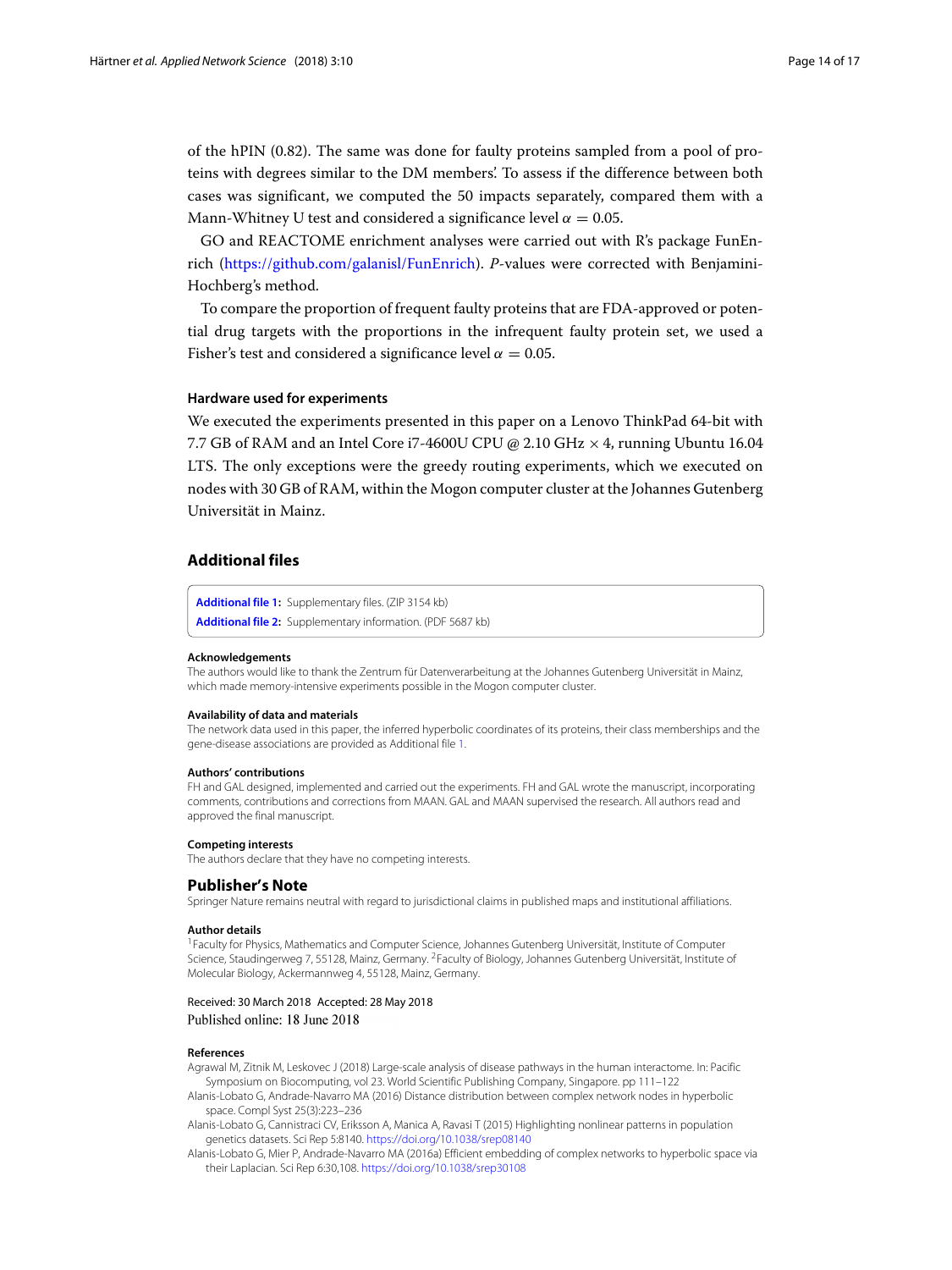<span id="page-14-33"></span>Alanis-Lobato, G, Mier P, Andrade-Navarro MA (2016b) Manifold learning and maximum likelihood estimation for hyperbolic network embedding. Appl Netw Sci 1(1):10. <https://doi.org/10.1007/s41109-016-0013-0>

- <span id="page-14-30"></span>Alanis-Lobato G, Andrade-Navarro MA, Schaefer MH (2017) HIPPIE v2.0: enhancing meaningfulness and reliability of protein–protein interaction networks. Nucleic Acids Res 45(D1):D408–D414. <https://doi.org/10.1093/nar/gkw985> Alanis-Lobato G, Mier P, Andrade-Navarro MA (2018) The latent geometry of the human protein interaction network.
- <span id="page-14-8"></span>Bioinformatics bty206. <https://doi.org/10.1093/bioinformatics/bty206>
- <span id="page-14-0"></span>Albert R, Barabási AL (2002) Statistical mechanics of complex networks. Rev Mod Phys 74(1):47–97
- <span id="page-14-9"></span>Allard A, Serrano MA (2018) Navigable maps of structural brain networks across species. ArXiv e-prints 1801.06079. <https://arxiv.org/abs/1801.06079>
- <span id="page-14-23"></span>Alter BP (2014) Fanconi anemia and the development of leukemia. Best Pract Res Clin Haematol 27(3-4):214–221. <https://doi.org/10.1016/j.beha.2014.10.002>
- <span id="page-14-1"></span>Aste T, Di Matteo T, Hyde S (2005) Complex networks on hyperbolic surfaces. Physica A 346(1-2):20–26
- <span id="page-14-2"></span>Aste T, Gramatica R, Di Matteo T (2012) Exploring complex networks via topological embedding on surfaces. Phys Rev E 86(3):036,109. <https://doi.org/10.1103/PhysRevE.86.036109>
- <span id="page-14-16"></span>Baird G (2013) Classification of diseases and the neurodevelopmental disorders: the challenge for dsm-5 and icd-11. Dev Med Child Neurol 55(3):200–201. <https://doi.org/10.1111/dmcn.12087>

<span id="page-14-3"></span>Barthélemy M (2011) Spatial networks. Phys Rep 499(1-3):1–101. <https://doi.org/10.1016/j.physrep.2010.11.002> Bharadwaj U, Eckols TK, Kolosov M, Kasembeli MM, Adam A, Torres D, Zhang X, Dobrolecki LE, Wei W, Lewis MT, Dave B,

<span id="page-14-29"></span>Chang JC, Landis MD, Creighton CJ, Mancini MA, Tweardy DJ (2014) Drug-repositioning screening identified piperlongumine as a direct stat3 inhibitor with potent activity against breast cancer. Oncogene 34:1341. <https://doi.org/10.1038/onc.2014.72>

<span id="page-14-6"></span>Bianconi G, Rahmede C (2017) Emergent hyperbolic network geometry. Sci Rep 7:41,974. [https://doi.org/10.1038/](https://doi.org/10.1038/srep41974) [srep41974](https://doi.org/10.1038/srep41974)

- <span id="page-14-24"></span>Blochle R, Lall P, Cherr GS, Harris LM, Dryjski ML, Hsu HK, Dosluoglu HH (2008) Abdominal aortic aneurysms. Am J Surg 196(5):697–702. <https://doi.org/10.1016/j.amjsurg.2008.07.011>
- <span id="page-14-22"></span>Bogliolo M, Surrallés J (2015) Fanconi anemia: a model disease for studies on human genetics and advanced therapeutics. Curr Opin Genet Dev 33:32–40. <https://doi.org/10.1016/j.gde.2015.07.002>
- <span id="page-14-26"></span>Boguñá M, Krioukov D, Claffy KC (2009) Navigability of complex networks. Nat Phys 5(1):74–80. [https://doi.org/10.1038/](https://doi.org/10.1038/nphys1130) [nphys1130](https://doi.org/10.1038/nphys1130)
- <span id="page-14-10"></span>Boguñá M, Papadopoulos F, Krioukov D (2010) Sustaining the Internet with hyperbolic mapping. Nat Commun 1(62). <https://doi.org/10.1038/ncomms1063>
- <span id="page-14-14"></span>Brito GC, Andrews DW (2011) Removing bias against membrane proteins in interaction networks. BMC Syst Biol 5(1):169. <https://doi.org/10.1186/1752-0509-5-169>
- <span id="page-14-21"></span>Bruwier A, Chantrain CF (2011) Hematological disorders and leukemia in children with down syndrome. Eur J Pediatr 171(9):1301–1307. <https://doi.org/10.1007/s00431-011-1624-1>

<span id="page-14-17"></span>Cannistraci CV, Alanis-Lobato G, Ravasi T (2013) Minimum curvilinearity to enhance topological prediction of protein interactions by network embedding. Bioinformatics 29(13):i199–i209. <https://doi.org/10.1093/bioinformatics/btt208>

<span id="page-14-25"></span>Chiang CC, Lin CL, Peng CL, Sung FC, Tsai YY (2014) Increased risk of cancer in patients with early-onset cataracts: A nationwide population-based study. Cancer Sci 105(4):431–436. <https://doi.org/10.1111/cas.12360>

<span id="page-14-15"></span>Coenen MJH, Trynka G, Heskamp S, Franke B, van Diemen CC, Smolonska J, van Leeuwen M, Brouwer E, Boezen MH, Postma DS, Platteel M, Zanen P, Lammers JWWJ, Groen HJM, Mali WPTM, Mulder CJ, Tack GJ, Verbeek WHM, Wolters VM, zHouwen RHJ, Mearin ML, van Heel DA, Radstake TRDJ, van Riel PLCM, Wijmenga C, Barrera P, Zhernakova A (2009) Common and different genetic background for rheumatoid arthritis and coeliac disease. Hum

<span id="page-14-12"></span>Mol Genet 18(21):4195–4203. <https://doi.org/10.1093/hmg/ddp365> Cowen L, Ideker T, Raphael BJ, Sharan R (2017) Network propagation: a universal amplifier of genetic associations. Nat Rev Genet 18(9):551–562. <https://doi.org/10.1038/nrg.2017.38>

<span id="page-14-19"></span>Cremona CA, Behrens A (2013) ATM signalling and cancer. Oncogene 33(26):3351–3360. [https://doi.org/10.1038/onc.](https://doi.org/10.1038/onc.2013.275) [2013.275](https://doi.org/10.1038/onc.2013.275)

<span id="page-14-4"></span>Dall J, Christensen M (2002) Random geometric graphs. Phys Rev E 66(1):016,121. [https://doi.org/10.1103/PhysRevE.66.](https://doi.org/10.1103/PhysRevE.66.016121) [016121](https://doi.org/10.1103/PhysRevE.66.016121)

<span id="page-14-31"></span>Das J, Yu H (2012) HINT: High-quality protein interactomes and their applications in understanding human disease. BMC Syst Biol 6(1):92

- <span id="page-14-28"></span>Ding HW, Deng CL, Li DD, Liu DD, Chai SM, Wang W, Zhang Y, Chen K, Li X, Wang J, Song SJ, Song HR (2018) Design, synthesis and biological evaluation of novel 4-aminoquinazolines as dual target inhibitors of egfr-pi3kα. Eur J Med Chem 146:460–470. <https://doi.org/10.1016/j.ejmech.2018.01.081>
- <span id="page-14-5"></span>Ferretti L, Cortelezzi M (2011) Preferential attachment in growing spatial networks. Phys Rev E 84(1):016,103. [https://doi.](https://doi.org/10.1103/PhysRevE.84.016103) [org/10.1103/PhysRevE.84.016103](https://doi.org/10.1103/PhysRevE.84.016103)

<span id="page-14-7"></span>Ferretti L, Cortelezzi M, Mamino M (2014) Duality between preferential attachment and static networks on hyperbolic spaces. Europhys Lett 105(3):38,001. <https://doi.org/10.1209/0295-5075/105/38001>

<span id="page-14-27"></span>Fienberg S, Cozier GE, Acharya KR, Chibale K, Sturrock ED (2018) The design and development of a potent and selective novel diprolyl derivative that binds to the n-domain of angiotensin-i converting enzyme. J Med Chem 61(1):344–359 García-Pérez G, Boguñá M, Allard A, Serrano MA (2016) The hidden hyperbolic geometry of international trade: World

<span id="page-14-32"></span><span id="page-14-11"></span>Trade Atlas 1870–2013. Sci Rep 6:33,441. <https://doi.org/10.1038/srep33441> Gerstberger S, Hafner M, Tuschl T (2014) A census of human RNA-binding proteins. Nat Rev Genet 15(12):829–845. <https://doi.org/10.1038/nrg3813>

<span id="page-14-13"></span>Ghiassian SD, Menche J, Barabási AL (2015) A DIseAse MOdule Detection (DIAMOnD) algorithm derived from a systematic analysis of connectivity patterns of disease proteins in the human interactome. PLoS Comput Biol 11(4):e1004,120. <https://doi.org/10.1371/journal.pcbi.1004120>

<span id="page-14-18"></span>Gilmore EC (2014) DNA repair abnormalities leading to ataxia: shared neurological phenotypes and risk factors. Neurogenetics 15(4):217–228. <https://doi.org/10.1007/s10048-014-0415-z>

<span id="page-14-20"></span>Heidemann LN, Hartwell D, Heidemann CH, Jochumsen KM (2013) The relation between endometriosis and ovarian cancer - a review. Acta Obstet Gynecol Scand 93(1):20–31. <https://doi.org/10.1111/aogs.12255>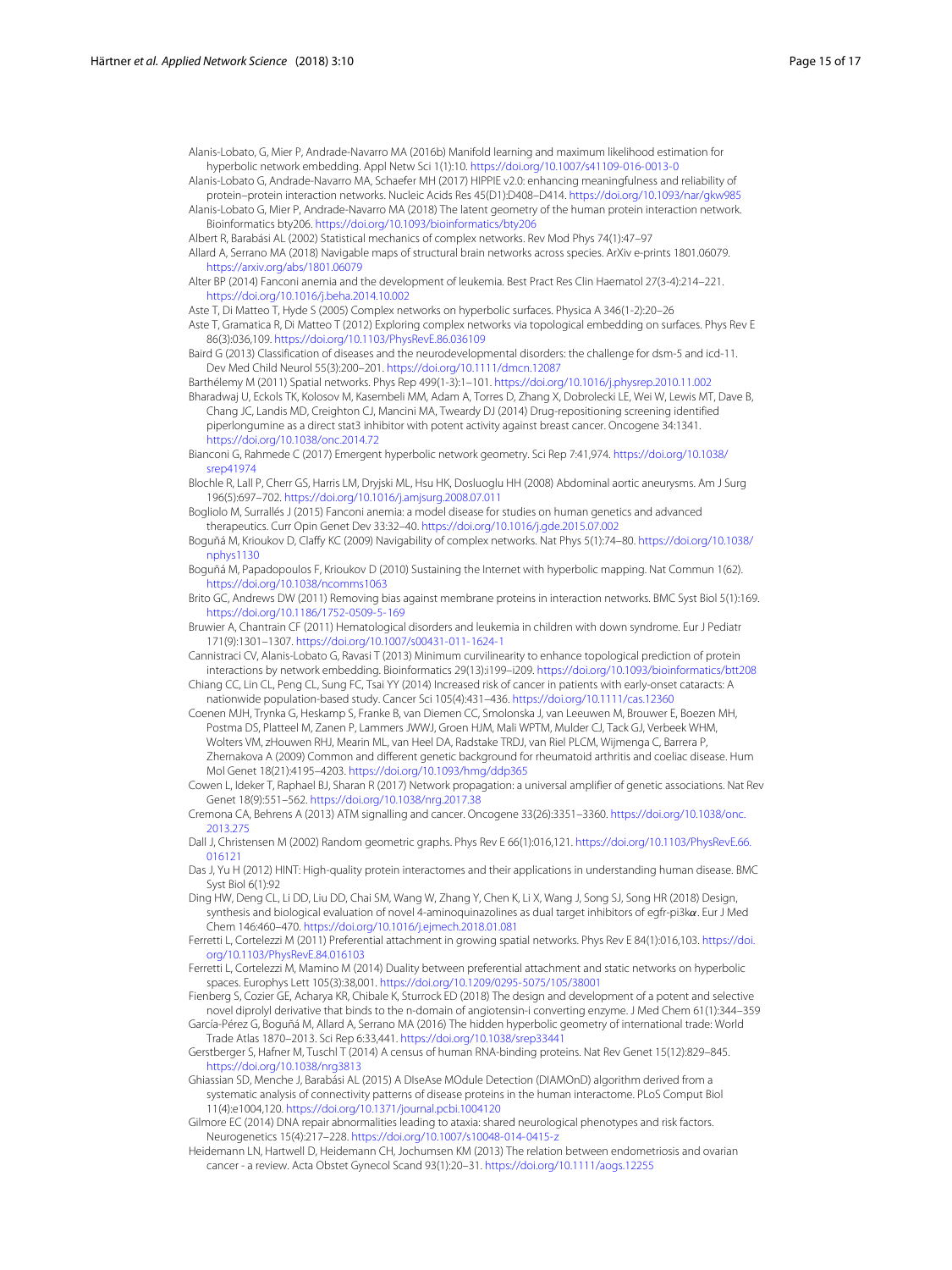<span id="page-15-23"></span>Jaccard P (1912) The distribution of the flora in the alpine zone. New Phytol 11(2):37–50

<span id="page-15-20"></span>Janku F, Hong DS, Fu S, Piha-Paul SA, Naing A, Falchook GS, Tsimberidou AM, Stepanek SL Vanda MMoulder, Lee JJ, Luthra R, Zinner RG, Broaddus RR, Wheler JJ, Kurzrock R (2013) ssessing pik3ca and pten in early-phase trials with pi3k/akt/mtor inhibitors. Cell Rep 6(2):377–387. <https://doi.org/10.1016/j.celrep.2013.12.035>

<span id="page-15-7"></span>Jimenez-Sanchez G, Childs B, Valle D (2001) Human disease genes. Nature 409:853–855

<span id="page-15-16"></span>Kent KC (2014) Abdominal aortic aneurysms. N Engl J Med 371(22):2101–2108. <https://doi.org/10.1056/NEJMcp1401430> Kleinberg JM (2000) Navigation in a small world. Nature 406(6798):845–845

- <span id="page-15-17"></span><span id="page-15-5"></span>Köhler S, Bauer S, Horn D, Robinson PN (2008) Walking the interactome for prioritization of candidate disease genes. Am J Hum Genet 82(4):949–958. <https://doi.org/10.1016/j.ajhg.2008.02.013>
- <span id="page-15-0"></span>Krioukov D, Papadopoulos F, Kitsak M, Vahdat A, Boguñá M (2010) Hyperbolic geometry of complex networks. Phys Rev E 82(3):036,106. <https://doi.org/10.1103/PhysRevE.82.036106>
- <span id="page-15-6"></span>Lage K, zKarlberg EO, Størling ZM, Ólason PI, Pedersen AG, Rigina O, Hinsby AM, Tümer Z, Pociot F, Tommerup N, Moreau Y, Brunak S (2007) A human phenome-interactome network of protein complexes implicated in genetic disorders. Nat Biotechnol 25(3):309–316. <https://doi.org/10.1038/nbt1295>

<span id="page-15-21"></span>Luck K, Sheynkman GM, Zhang I, Vidal M (2017) Proteome-Scale Human Interactomics. Trends Biochem Sci 42(5):342–354. <https://doi.org/10.1016/j.tibs.2017.02.006>

<span id="page-15-9"></span>Lukong KE, Chang Kw, Khandjian EW, Richard S (2008) RNA-binding proteins in human genetic disease. Trends Genet 24(8):416–425. <https://doi.org/10.1016/j.tig.2008.05.004>

<span id="page-15-4"></span>Menche J, Sharma A, Kitsak M, Ghiassian SD, Vidal M, Loscalzo J, Barabási AL (2015) Uncovering disease-disease relationships through the incomplete interactome. Science 347(6224):1257,601. [https://doi.org/10.1126/science.](https://doi.org/10.1126/science.1257601) [1257601](https://doi.org/10.1126/science.1257601)

<span id="page-15-29"></span>Mier P, Andrade-Navarro MA (2016) FastaHerder2: four ways to research protein function and evolution with clustering and clustered databases. J Comput Biol 23:270–278. <https://doi.org/10.1089/cmb.2015.0191>

- <span id="page-15-18"></span>Ortiz E, Starnini M, Serrano MA (2017) Navigability of temporal networks in hyperbolic space. Sci Rep 7:15,054. [https://doi.](https://doi.org/10.1038/s41598-017-15041-0) [org/10.1038/s41598-017-15041-0](https://doi.org/10.1038/s41598-017-15041-0)
- <span id="page-15-19"></span>Papadopoulos F, Krioukov D, Boguñá M, Vahdat A (2010) Greedy forwarding in dynamic scale-free networks embedded in hyperbolic metric spaces. In: INFOCOM, 2010 Proceedings IEEE. pp 1–9. [https://doi.org/10.1109/INFCOM.2010.](https://doi.org/10.1109/INFCOM.2010.5462131) [5462131](https://doi.org/10.1109/INFCOM.2010.5462131)
- <span id="page-15-1"></span>Papadopoulos F, Kitsak M, Serrano MA, Boguñá M, Krioukov D (2012) Popularity versus similarity in growing networks. Nature 489(7417):537–540. <https://doi.org/10.1038/nature11459>
- <span id="page-15-28"></span>Papadopoulos F, Aldecoa R, Krioukov D (2015) Network geometry inference using common neighbors. Phys Rev E 92(2):022,807. <https://doi.org/10.1103/PhysRevE.92.022807>
- <span id="page-15-22"></span>Piñero J, Bravo A, Queralt-Rosinach N, Gutiérrez-Sacristán A, Deu-Pons J, Centeno E, García-García J, Sanz F, Furlong LI (2017) DisGeNET: a comprehensive platform integrating information on human disease-associated genes and variants. Nucleic Acids Res 45(D1):D833–D839. <https://doi.org/10.1093/nar/gkw943>
- <span id="page-15-13"></span>Pontikaki A, Sifakis S, Spandidos DA (2015) Endometriosis and breast cancer: A survey of the epidemiological studies. Oncol Lett 11(1):23–30. <https://doi.org/10.3892/ol.2015.3895>
- <span id="page-15-12"></span>Roy D, Morgan M, Yoo C, Deoraj A, Roy S, Yadav V, Garoub M, Assaggaf H, Doke M (2015) Integrated bioinformatics, environmental epidemiologic and genomic approaches to identify environmental and molecular links between endometriosis and breast cancer. Int J Mol Sci 16(10):25,285–25,322. <https://doi.org/10.3390/ijms161025285>

<span id="page-15-15"></span>Sakurai T, Kudo M (2013) Molecular link between liver fibrosis and hepatocellular carcinoma. Liver Cancer 2(3-4):365–366. <https://doi.org/10.1159/000343851>

- <span id="page-15-2"></span>Serrano MA, Boguñá M, Sagués F (2012) Uncovering the hidden geometry behind metabolic networks. Mol BioSyst 8(3):843–850. <https://doi.org/10.1039/c2mb05306c>
- <span id="page-15-27"></span>Southan C, Sharman JL, Benson HE, Faccenda E, Pawson AJ, Alexander S, Buneman OP, Davenport AP, McGrath JC, Peters JA, Spedding M, Catterall WA, Fabbro D, Davies JA, NC-IUPHAR (2015) The IUPHAR/BPS guide to PHARMACOLOGY in 2016: towards curated quantitative interactions between 1300 protein targets and 6000 ligands. Nucleic Acids Res 44(D1):D1054–D1058. <https://doi.org/10.1093/nar/gkv1037>

<span id="page-15-3"></span>Taylor IW, Wrana JL (2012) Protein interaction networks in medicine and disease. Proteomics 12(10):1706–1716. [https://](https://doi.org/10.1002/pmic.201100594) [doi.org/10.1002/pmic.201100594](https://doi.org/10.1002/pmic.201100594)

<span id="page-15-8"></span>Thul PJ, Akesson L, Wiking M, Mahdessian D, Geladaki A, Ait Blal H, Alm T, Asplund A, Björk L, Breckels LM, Bäckström A, Danielsson F, Fagerberg L, Fall J, Gatto L, Gnann C, Hober S, Hjelmare M, Johansson F, Lee S, Lindskog C, Mulder J, Mulvey CM, Nilsson P, Oksvold P, Rockberg J, Schutten R, Schwenk JM, Sivertsson A, Sjöstedt E, Skogs M, Stadler C, Sullivan DP, Tegel H, Winsnes C, Zhang C, Zwahlen M, Mardinoglu A, Pontén F, von Feilitzen K, Lilley KS, Uhlén M, Lundberg E (2017) A subcellular map of the human proteome. Science 356(6340):eaal3321. [https://doi.org/10.1126/](https://doi.org/10.1126/science.aal3321) [science.aal3321](https://doi.org/10.1126/science.aal3321)

<span id="page-15-11"></span><span id="page-15-10"></span>Tolman KG, Dalpiaz AS (2007) Treatment of non-alcoholic fatty liver disease. Ther Clin Risk Manag 3(6):1153–1163 Turner M, Monzón-Casanova E (2017) Rna-binding proteins mind the gaps. Nat Immunol 18:146–148. [https://doi.org/10.](https://doi.org/10.1038/ni.3662) [1038/ni.3662](https://doi.org/10.1038/ni.3662)

<span id="page-15-14"></span>Uehara T, Ainslie GR, Kutanzi K, Pogribny IP, Muskhelishvili L, Izawa T, Yamate J, Kosyk O, Shymonyak S, Bradford BU, Boorman GA, Bataller R, Rusyn I (2013) Molecular mechanisms of fibrosis-associated promotion of liver carcinogenesis. Toxicol Sci 132(1):53–63. <https://doi.org/10.1093/toxsci/kfs342>

<span id="page-15-26"></span>Uhlen M, Fagerberg L, Hallstrom BM, Lindskog C, Oksvold P, Mardinoglu A, Sivertsson A, Kampf C, Sjostedt E, Asplund A, Olsson I, Edlund K, Lundberg E, Navani S, Szigyarto CAK, Odeberg J, Djureinovic D, Takanen JO, Hober S, Alm T, Edqvist PH, Berling H, Tegel H, Mulder J, Rockberg J, Nilsson P, Schwenk JM, Hamsten M, von Feilitzen K, Forsberg M, Persson L, Johansson F, Zwahlen M, von Heijne G, Nielsen J, Ponten F (2015) Tissue-based map of the human proteome. Science 347(6220):1260,419. <https://doi.org/10.1126/science.1260419>

<span id="page-15-25"></span>Vaquerizas JM, Kummerfeld SK, Teichmann SA, Luscombe NM (2009) A census of human transcription factors: function, expression and evolution. Nat Rev Genet 10(4):252–263. <https://doi.org/10.1038/nrg2538>

<span id="page-15-24"></span>Venkatesan K, Rual JF, Vazquez A, Stelzl U, Lemmens I, Hirozane-Kishikawa T, Hao T, Zenkner M, Xin X, Goh KI, Yildirim MA, Simonis N, Heinzmann K, Gebreab F, Sahalie JM, Cevik S, Simon C, de Smet AS, Dann E, Smolyar A, Vinayagam A, Yu H,